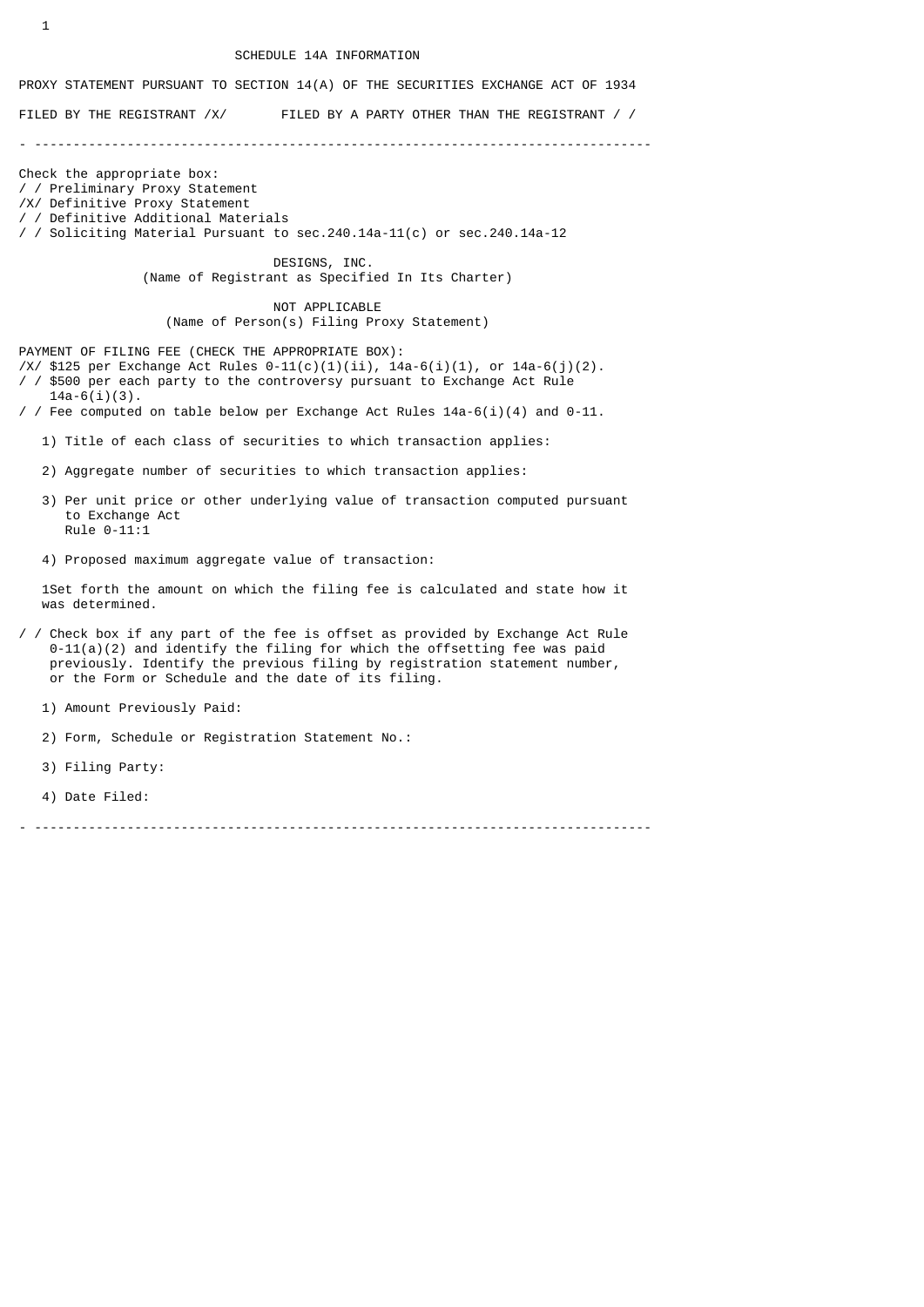# DESIGNS, INC.

NOTICE OF ANNUAL MEETING OF STOCKHOLDERS AND PROXY STATEMENT

JUNE 13, 1995

 The Annual Meeting of Stockholders of Designs, Inc. (the "Company") will be held at the Hyatt Regency Cambridge, 575 Memorial Drive, Cambridge, Massachusetts at 8:30 A.M. on Tuesday, June 13, 1995 for the following purposes:

 1. To elect six directors to serve until the next Annual Meeting of Stockholders or Special Meeting in lieu thereof.

 2. To transact such further business as may properly come before the Annual Meeting and any adjournments thereof.

 The Board of Directors has fixed the close of business on April 18, 1995 as the record date for the determination of the stockholders entitled to notice of, and to vote at, the Annual Meeting. Accordingly, only stockholders of record at the close of business on that date will be entitled to vote at the Annual Meeting. The transfer books will not be closed.

By order of the Board of Directors,

 SCOTT N. SEMEL Secretary

Chestnut Hill, Massachusetts May 12, 1995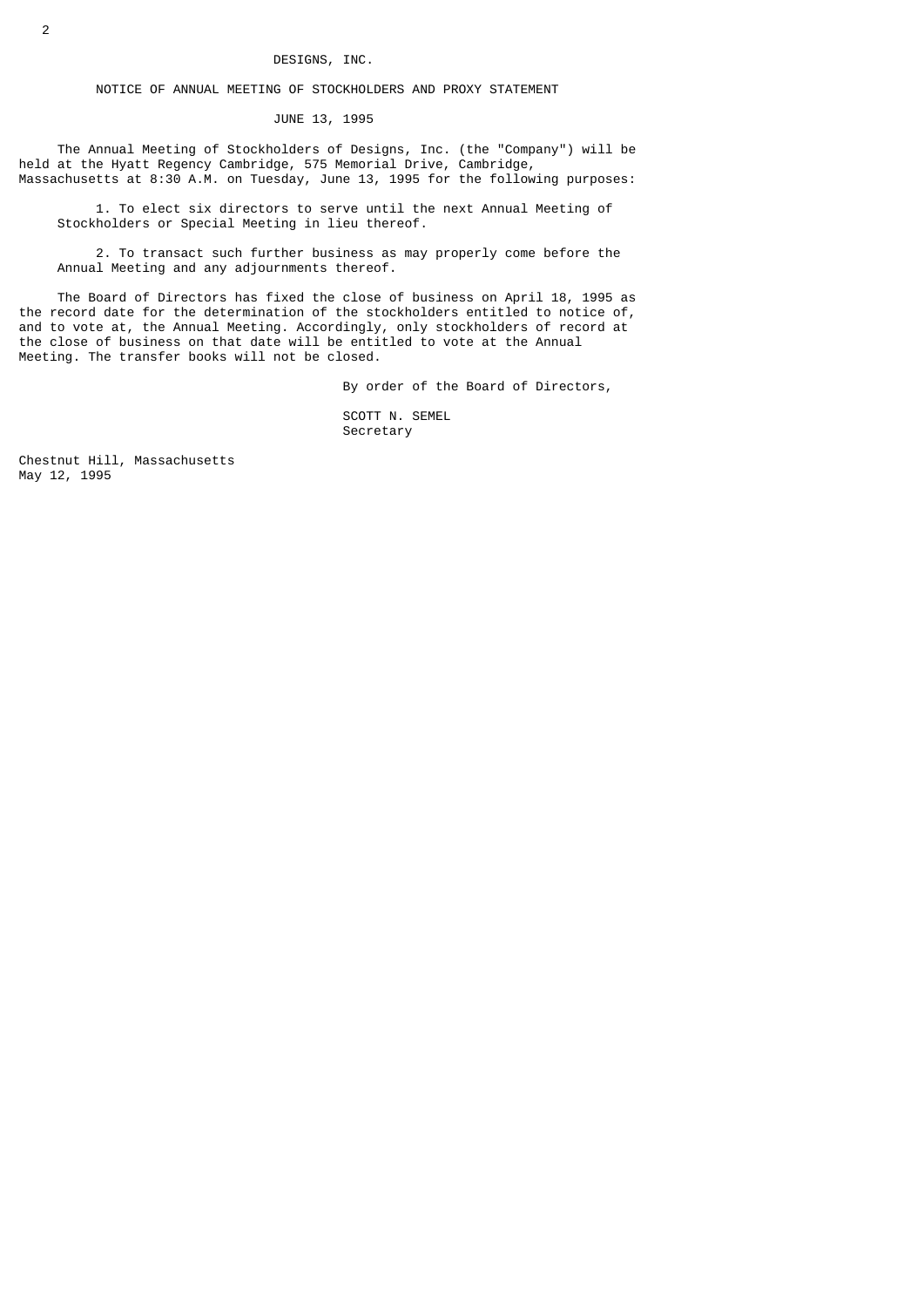DESIGNS, INC. 1244 BOYLSTON STREET CHESTNUT HILL, MASSACHUSETTS 02167 (617) 739-6722

 PROXY STATEMENT ANNUAL MEETING OF STOCKHOLDERS

JUNE 13, 1995

#### USE OF PROXIES

 This Proxy Statement and the enclosed form of proxy are being mailed to stockholders on or about May 12, 1995, in connection with the solicitation by the Board of Directors of Designs, Inc. (the "Company") of proxies to be used at the Annual Meeting of Stockholders, to be held on Tuesday, June 13, 1995, and at any and all adjournments thereof (the "Annual Meeting"). When proxies are returned properly executed, the shares represented will be voted in accordance with the stockholders' direction. Stockholders are encouraged to vote on the matters to be considered. However, if no choice has been specified by a stockholder, the shares will be voted as recommended by management. Any stockholder may revoke such stockholder's proxy at any time before it has been exercised by attending the Annual Meeting and voting in person or by filing an instrument in writing revoking the proxy or another duly executed proxy bearing a later date with the Secretary of the Company.

 A plurality of the votes of shares of the Company's Common Stock, \$.01 par value ("Common Stock"), properly cast is required to elect directors. No votes may be taken at the Annual Meeting, other than a vote to adjourn, unless a quorum has been constituted consisting of a majority of the outstanding shares of Common Stock (as of the record date) present or represented at the Annual Meeting. Any stockholder who attends the Annual Meeting may not withhold such stockholder's shares from the quorum count by declaring such shares absent from the Annual Meeting. Shares voted to abstain or to withhold as to a particular matter, or as to which a nominee (such as a broker holding shares in street name for a beneficial owner) has no voting authority in respect of a particular matter, shall be deemed present for quorum purposes. Such shares, however, will not be deemed to be voting with respect to election of directors and will not count as votes for or against such election. Votes will be tabulated by the Company's transfer agent subject to the supervision of persons designated by the Board of Directors as inspectors.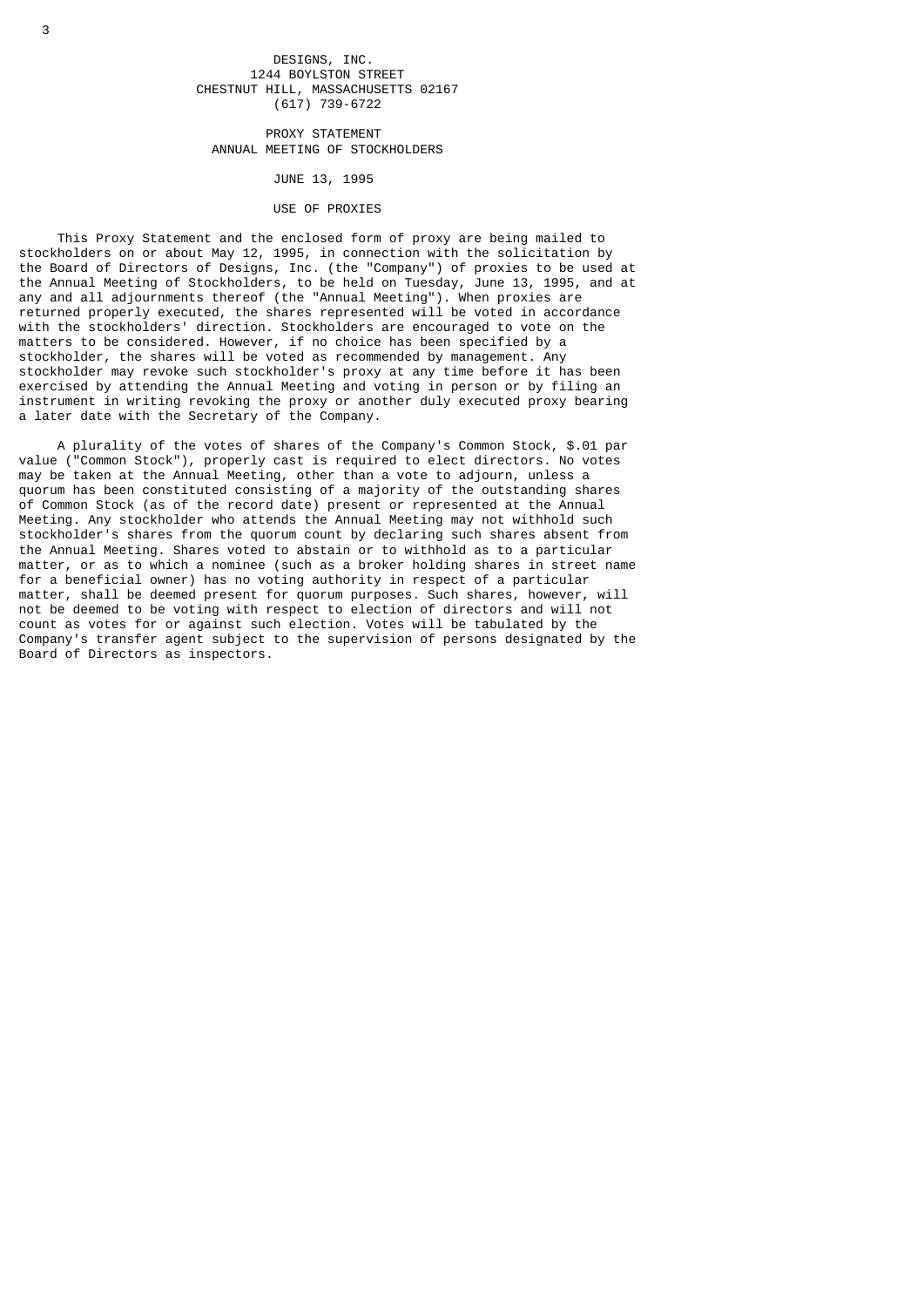#### ITEM 1

## ELECTION OF DIRECTORS

 The Board of Directors has determined, in accordance with the By-Laws of the Company, as amended (the "By-Laws"), that the Board of Directors to be elected at the Annual Meeting shall consist of six members. There are six nominees, each of whom currently serves as a member of the Board of Directors of the Company, to be elected to serve on the Board until the 1996 Annual Meeting of Stockholders or Special Meeting in lieu thereof. Although management expects all nominees to accept nomination and to serve if elected, proxies may be voted for a substitute if a nominee is unable to serve at the time of election.

The nominees for directors are:

| <b>NAME</b>           | AGE | POSITION                                           | <b>DIRECTOR</b><br><b>SINCE</b> |
|-----------------------|-----|----------------------------------------------------|---------------------------------|
| Stanley I. Berger 65  |     | Chairman of the Board and Director                 | 1976                            |
| Joel H. Reichman 45   |     | President, Chief Executive Officer<br>and Director | 1987                            |
| James G. Groninger 51 |     | Director                                           | 1987                            |
| Bernard M. Manuel 47  |     | Director                                           | 1990                            |
| Melvin Shapiro 80     |     | Director                                           | 1990                            |
| Peter L. Thigpen 55   |     | Director                                           | 1994                            |

#### SECURITY OWNERSHIP OF CERTAIN BENEFICIAL OWNERS AND MANAGEMENT

 The following named person was the only person or entity known by the Company to be the beneficial owner of more than five percent of the issued and outstanding shares of Common Stock as of April 7, 1995. The Company is informed that such person has sole voting and investment power with respect to all shares of Common Stock shown as beneficially owned by him, subject to community property laws where applicable.

|                                      | NUMBER OF<br><b>SHARES</b> |                        |
|--------------------------------------|----------------------------|------------------------|
| NAME AND ADDRESS OF BENEFICIAL OWNER | BENEFICIALLY<br>OWNED      | PERCENT<br>OF CLASS(1) |
| 1244 Boylston Street                 | 1,102,199(2)               | 6.9%                   |

Chestnut Hill, Massachusetts 02167

- --------------- (1) A total of 15,749,187 shares of Common Stock were outstanding as of April 7, 1995.

(2) Includes 134,999 shares issuable upon exercise of stock options.

4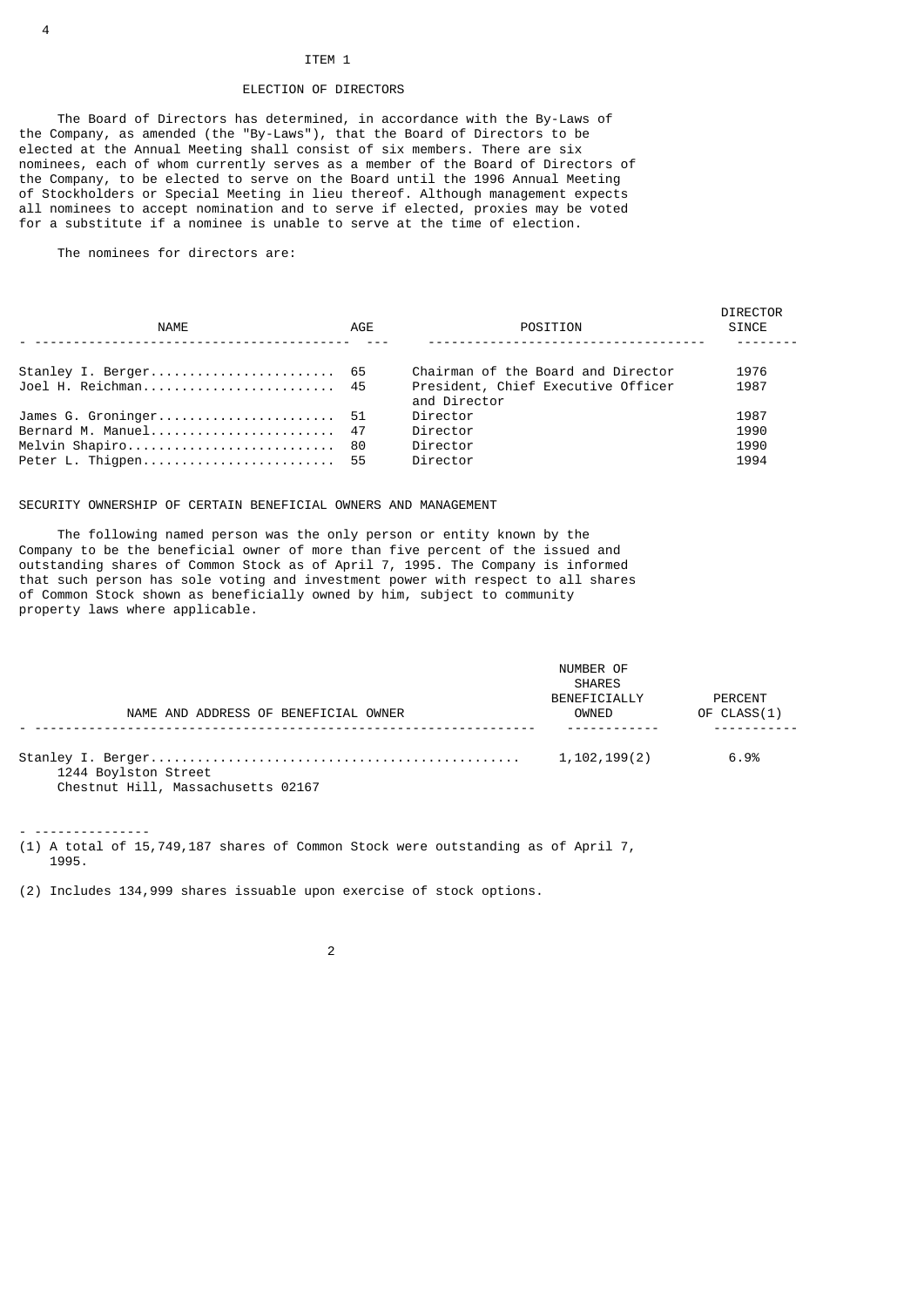As of April 7, 1995, the directors of the Company, the executive officers of the Company and a former executive officer of the Company named in the Summary Compensation Table set forth below, and the directors, executive officers and such former executive officer as a group were the beneficial owners of the indicated amount of issued and outstanding shares of Common Stock. Except as indicated, all of them have sole voting and investment power with respect to all shares of Common Stock shown as beneficially owned by them, subject to community property laws where applicable.

| NAME AND TITLE                                               | NUMBER OF<br><b>SHARES</b><br>BENEFICIALLY<br>OWNED | PERCENT<br>OF CLASS(1) |
|--------------------------------------------------------------|-----------------------------------------------------|------------------------|
|                                                              |                                                     |                        |
| Chairman of the Board and Director                           | 1, 102, 199(2)                                      | 6.9%                   |
| President, Chief Executive Officer and Director              | 124, 954(3)                                         | $\star$                |
| Senior Vice President, General Counsel and Secretary         | 107,031(4)                                          | $\star$                |
| Senior Vice President, Chief Financial Officer and Treasurer | 30,000                                              | $\star$                |
| Vice President and Controller                                | 1,200(6)                                            | $\star$                |
| Director                                                     | 13,800(7)                                           | $\star$                |
| Director                                                     | 34,050(8)                                           | $\star$                |
| Director                                                     | 22,800(9)                                           | $\star$                |
| Director                                                     | 3,833(10)                                           | $\star$                |
| Directors and Executive Officers as a group (9 persons)      | 1,439,867(11)                                       | 8.9%                   |

# - ---------------

\* Less than 1%.

- (1) A total of 15,749,187 shares of Common Stock were outstanding as of April 7, 1995.
- (2) Includes 134,999 shares issuable upon exercise of stock options.
- (3) Includes 117,497 shares issuable upon exercise of stock options, as well as 280 shares owned by Mr. Reichman's wife and 427 shares owned by Mr. Reichman's children, as to which 707 shares Mr. Reichman disclaims beneficial ownership.
- (4) Includes 102,081 shares issuable upon exercise of stock options, as well as 450 shares owned by Mr. Semel's daughter, as to which he disclaims beneficial ownership.
- (5) Mr. Holczer resigned as an officer and employee of the Company in December 1994.
- (6) Represents 1,200 shares issuable upon exercise of stock options.
- (7) Includes 12,000 shares issuable upon exercise of stock options.
- (8) Represents 33,600 shares issuable upon exercise of stock options and 450 shares owned by Mr. Shapiro's wife as to which he disclaims beneficial ownership.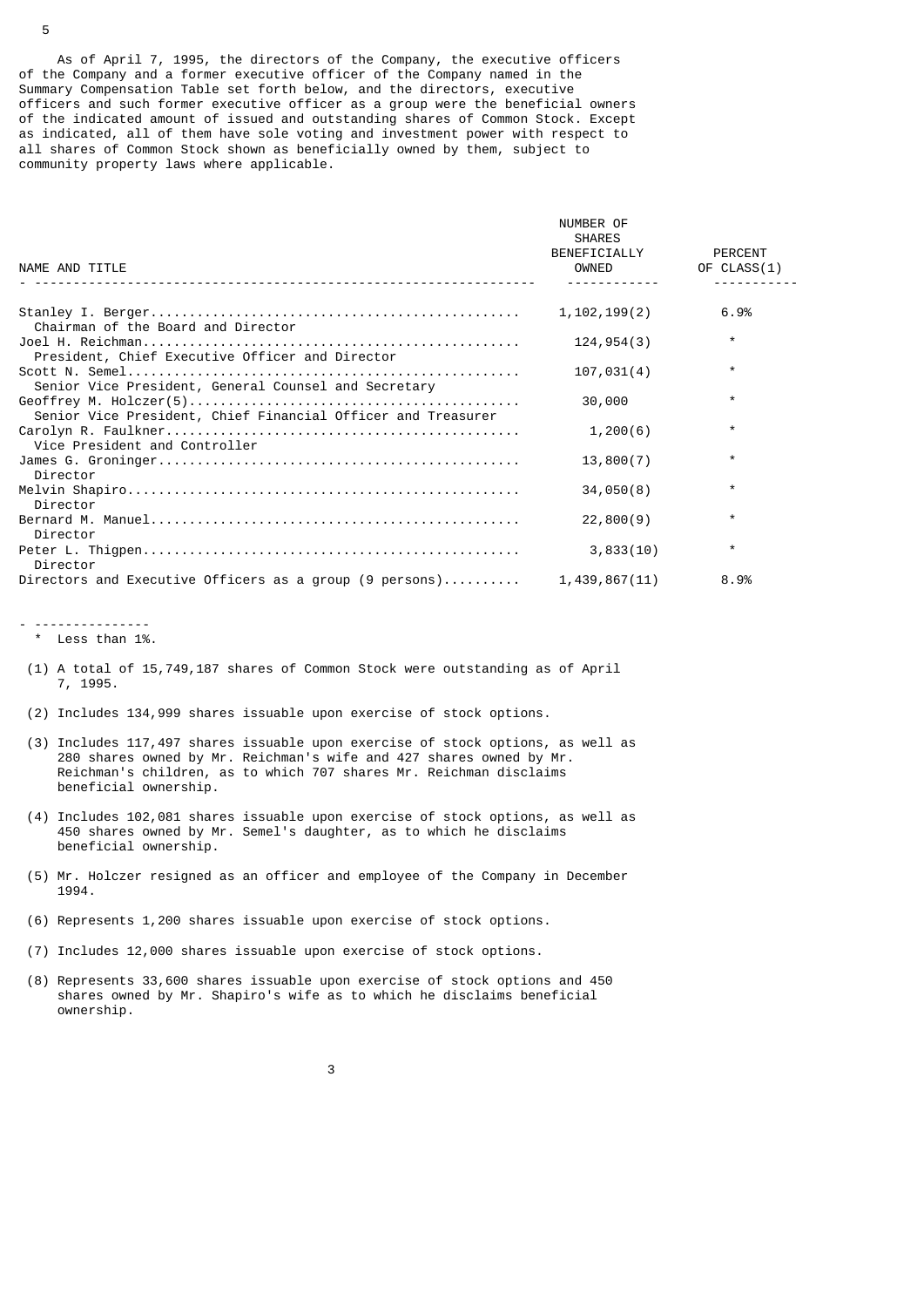- (9) Represents 22,800 shares issuable upon exercise of stock options.
- (10) Includes 3,333 shares issuable upon exercise of stock options.
- (11) Includes 427,510 shares issuable upon exercise of stock options exercisable within 60 days of April 7, 1995. See also Notes 2, 3, 4 and 6 through 10 above for further details concerning such options.

#### NOMINEES FOR DIRECTOR AND EXECUTIVE OFFICERS

 Stanley I. Berger is a founder of the Company and has been its Chairman of the Board since January 27, 1993. Mr. Berger also served as the Company's Chief Executive Officer from January 27, 1993 until December 19, 1994. Prior to January 27, 1993, Mr. Berger had served as the President and Chief Operating Officer of the Company since 1977. Mr. Berger has been a director of the Company since its inception. Mr. Berger has been in the retail clothing business for approximately 25 years. Mr. Berger was a founder of C&S Clothing Inc. prior to becoming a founder of Slak Shak, Inc., d/b/a You & You for Levi's ("You & You") in 1970. In 1976, You & You was sold to The GAP Stores, Inc. ("The Gap"). Thereafter it formed The Gap's basis for retail operations in New England. Mr. Berger also is a partial beneficial owner of Durban Trust, the Company's landlord for its corporate headquarters.

 Joel H. Reichman has been President and Chief Executive Officer of the Company since December 19, 1994. Prior to that time, he had served as the Company's President and Chief Operating Officer since January 27, 1993. Mr. Reichman has been employed by the Company since 1976 and served as its Executive Vice President from 1985 until January 1993. Prior to joining the Company, he was employed by The Gap as Assistant to the Regional Manager and by Slak Shak, Inc. as Assistant to the Vice President, Operations. Mr. Reichman has been affiliated with Mr. Berger for the past 23 years in the operation of various retail apparel businesses.

 Scott N. Semel, 39, has been employed as General Counsel to the Company since December 1986. In March 1990, Mr. Semel was elected Secretary and Vice President of the Company. In March 1994, Mr. Semel was elected Senior Vice President of the Company.

 William D. Richins, 44, became Chief Financial Officer of the Company on April 17, 1995. Prior to joining the Company, Mr. Richins was Executive Vice President and Chief Financial Officer of London Fog Corporation, a manufacturer and retailer of rainwear and outerwear, from 1993 to 1995. From 1991 to 1993, he was Senior Vice President and Chief Financial Officer of a division of Melville Corporation, Linens 'n Things, a domestics and home furnishings retailer. From 1989 to 1991, he was Senior Vice President, Chief Financial and Operating Officer of Laura Ashley, Inc., an apparel and home furnishings retailer and manufacturer.

 James G. Groninger was elected a director of the Company in 1987. Mr. Groninger is currently the founder and president of The Bay South Company, an investment banking firm. Prior to becoming associated with The Bay South Company, Mr. Groninger held various positions with PaineWebber Incorporated, an investment banking and brokerage firm, since prior to 1990, including the position of Managing Director. Mr. Groninger presently is a member of the Board of Directors of Cygne Designs, Inc. and NPS Pharmaceuticals, Inc.

 Bernard M. Manuel was elected a director of the Company in 1990. Mr. Manuel is the Chairman of the Board and Chief Executive Officer of Cygne Designs, Inc., a private label manufacturing company, and Chairman of the Board and Chief Executive Officer of Amvent, Inc., an international financial consulting company. Mr. Manuel has been associated with these companies since prior to 1990.

 Melvin Shapiro was elected a director of the Company in 1990. Mr. Shapiro has been a partner in the independent accounting firm of Tofias, Fleishman and Shapiro, P.C. since prior to 1990.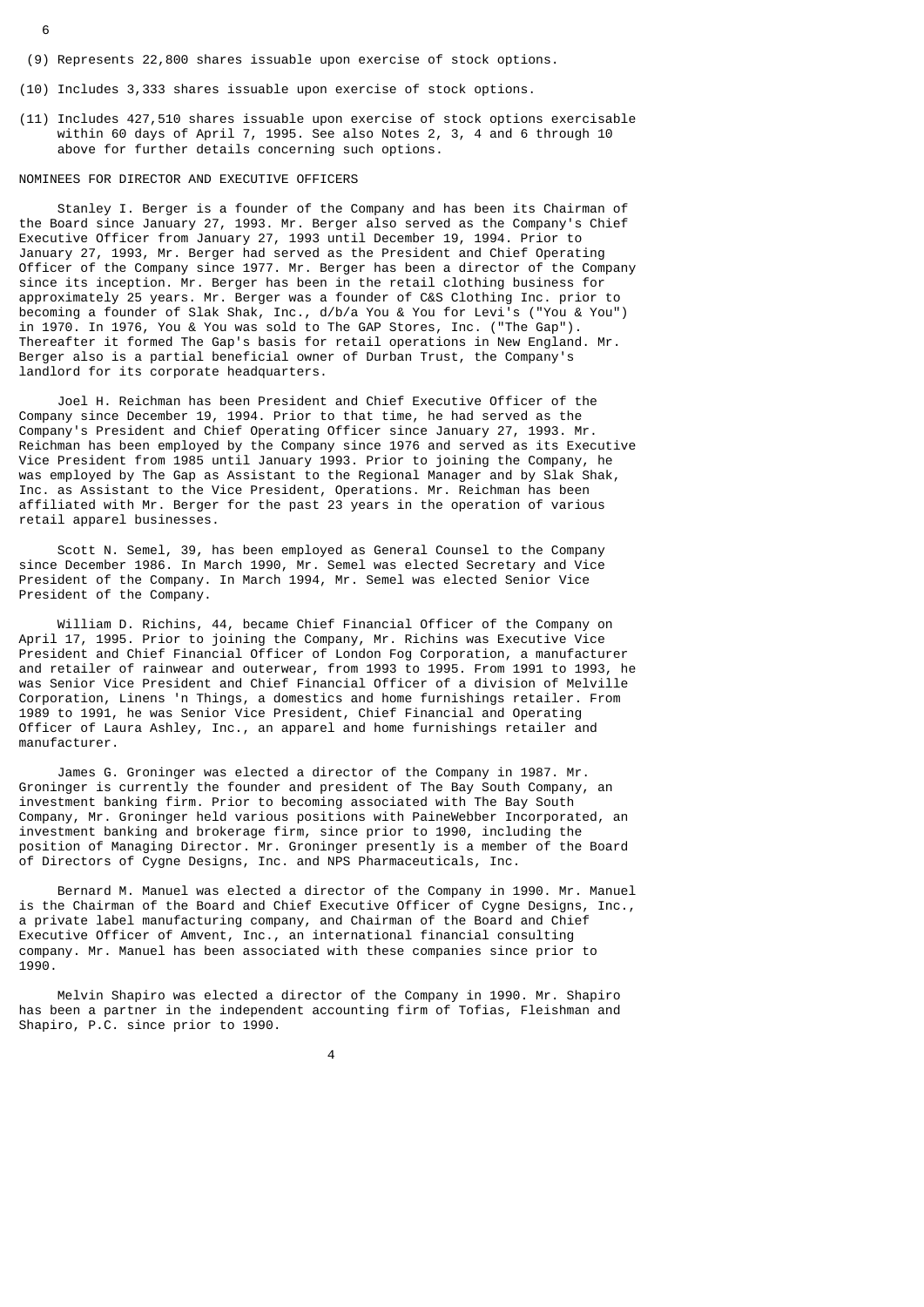Peter L. Thigpen was elected a director of the Company in March 1994. Mr. Thigpen is currently a partner and a founder of Executive Reserves, a consulting firm specializing in marketing strategy, quality processes and development of strategic business plans. Prior to becoming associated with Executive Reserves, Mr. Thigpen held various positions with Levi Strauss & Co. covering a period of more than 23 years. Prior to leaving the employ of Levi Strauss & Co., Mr. Thigpen held the position of Senior Vice President, U.S. Operations. Mr. Thigpen is also a director of The Gymboree Corporation.

 All directors hold office until the next Annual Meeting of Stockholders or Special Meeting in lieu thereof. Executive officers, once elected, serve at the discretion of the Board of Directors.

# DIRECTOR COMPENSATION

 During the fiscal year ended January 28, 1995 ("fiscal year 1995"), non-employee directors of the Company were paid \$3,000 plus expenses for each meeting of the Board of Directors in which they participated. During fiscal year 1995, non-employee directors of the Company were paid, in addition to reimbursement of expenses, for meetings of committees of the Board in which they participated as follows: \$3,000 for each Compensation Committee meeting; \$2,000 for each Management Succession Committee meeting; \$1,500 for each Audit Committee meeting; and \$1,500 for each Nominating Committee meeting. During fiscal year 1995, non-employee directors of the Company were, and during the fiscal year ending February 3, 1996 ("fiscal year 1996"), such directors will continue to be, eligible to participate in the Company's 1992 Stock Incentive Plan, as amended (the "1992 Stock Incentive Plan"). Each non-employee director of the Company who is elected by the stockholders to the Board initially will automatically be granted, upon such election, a stock option to purchase 10,000 shares of Common Stock at the then fair market value. Each non-employee director of the Company who is re-elected by the stockholders to the Board is granted, upon such re-election, a stock option to purchase 3,000 shares of Common Stock at the then fair market value. Each of such stock options becomes exercisable in three equal installments commencing twelve months following the date of grant and has a ten year term.

the contract of the contract of the contract of the contract of the contract of the contract of the contract o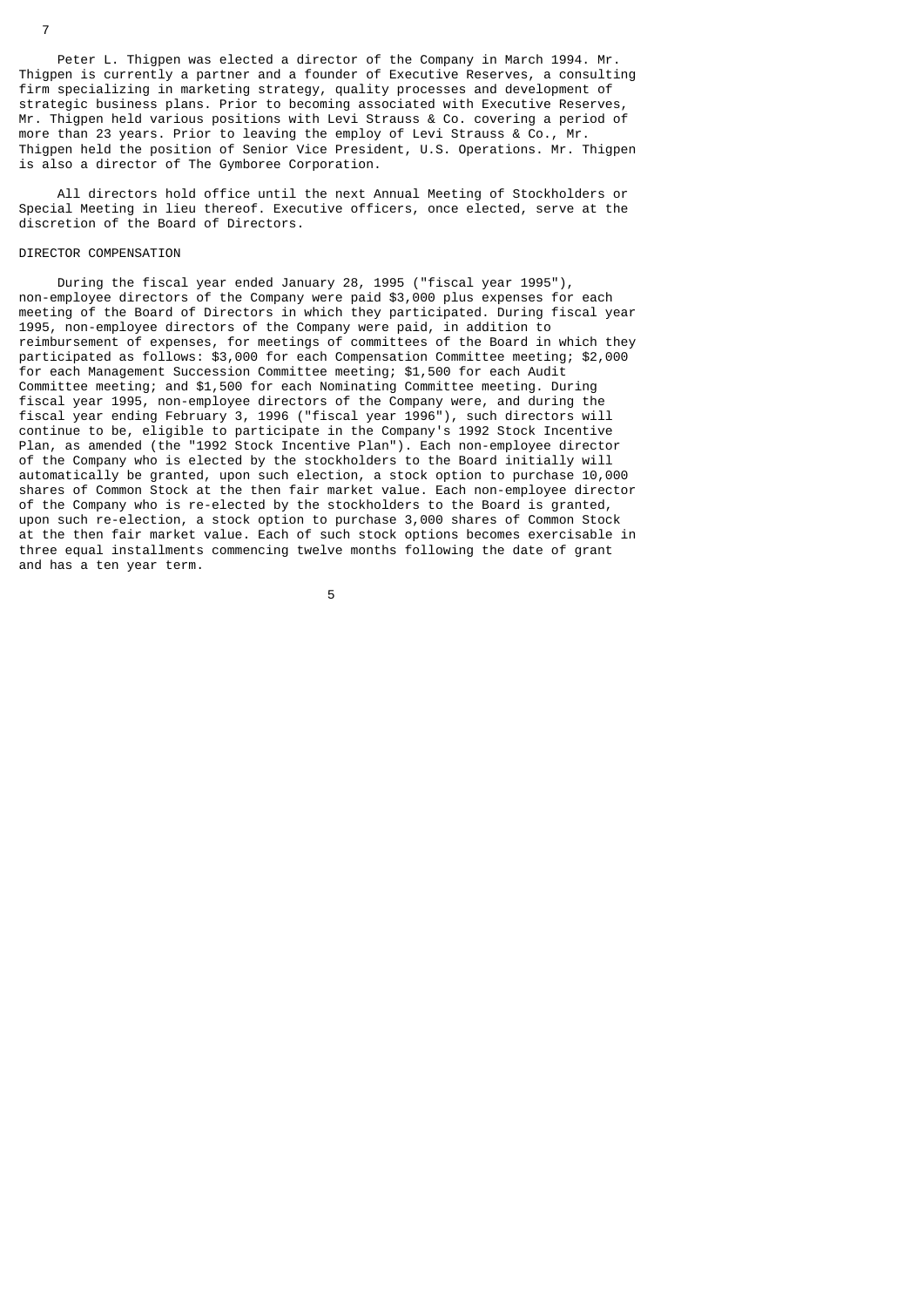#### EXECUTIVE COMPENSATION

 Summary Compensation Table. The following Summary Compensation Table sets forth certain information regarding compensation paid or accrued by the Company with respect to Stanley I. Berger and Joel H. Reichman, each of whom served as Chief Executive Officer of the Company during a portion of fiscal year 1995, the other two executive officers of the Company as of January 28, 1995 and Geoffrey M. Holczer, a former executive officer of the Company who resigned in December 1994, for the fiscal years ended January 28, 1995, January 29, 1994 and January 30, 1993.

#### SUMMARY COMPENSATION TABLE

|                                                      |          | ANNUAL       |                 | LONG TERM               |                 |
|------------------------------------------------------|----------|--------------|-----------------|-------------------------|-----------------|
| NAME AND<br>PRINCIPAL POSITION                       | FISCAL   | COMPENSATION | --------------- | COMPENSATION<br>AWARDS: | ALL OTHER       |
| (AT JANUARY 28, 1995)                                | YEAR     | SALARY       | <b>BONUS</b>    | OPTIONS                 | COMPENSATION(1) |
|                                                      |          |              |                 |                         |                 |
| Stanley I. Berger                                    | 1995(2)  | \$462,564    | \$152,000(3)    | 35,000                  | \$<br>20,989    |
| Chairman of the Board                                | 1994     | \$460,000    | \$184,000       | 25,000                  | \$<br>2,106     |
|                                                      | 1993(4)  | \$420,000    | \$210,000       | 172,500                 | \$<br>216       |
| Joel H. Reichman                                     | 1995(5)  | \$300,000    | \$91,000(6)     | 35,000                  | 3,334           |
| President and                                        | 1994     | \$270,000    | \$108,000       | 25,000                  | \$<br>3,934     |
| Chief Executive Officer                              | 1993(7)  | \$215,000    | \$107,500       | 112,500                 | \$<br>216       |
| Scott N. Semel                                       | 1995     | \$225,000    | \$68,500(8)     | 25,000                  | \$<br>2,544     |
| Senior Vice President, General                       | 1994     | \$170,000    | \$68,000        | 15,000                  | \$<br>3,749     |
| Counsel and Secretary                                | 1993     | \$142,000    | \$71,000        | 82,500                  | \$<br>216       |
| Geoffrey M. Holczer                                  | 1995(9)  | \$201,164    | \$61,139(10)    | 25,000                  | \$138,589       |
| Senior Vice President, Chief                         | 1994     | \$200,000    | \$80,000        | 15,000                  | \$<br>3,880     |
| Financial Officer and<br>Treasurer                   | 1993     | \$187,500    | \$93,750        | 82,500                  | \$<br>216       |
| Carolyn R. Faulkner<br>Vice President and Controller | 1995(11) | \$97,091     | \$16, 154(12)   | 5,000                   | \$<br>2,200     |

- ---------------
- (1) The amounts disclosed in this column covering fiscal year 1995 represent (i) payments to Mr. Berger under his Consulting Agreement in fiscal year 1995 of \$20,833; (ii) salary continuation (paid and accrued) and the value of an automobile transferred to Mr. Holczer under his Employee Separation Agreement with the Company in the aggregate amount of \$136,308; (iii) payments for insurance premiums for term life insurance for the benefit of the executive officer (Mr. Berger \$156, Mr. Reichman \$156, Mr. Semel \$156, Mr. Holczer \$156, and Mrs. Faulkner \$123); and (iv) matching contributions made by the Company to the Company's retirement plan (the  $"401(k)$  Plan") established pursuant to Section 401(k) of the Internal Revenue Code of 1986, as amended, for the benefit of the executive officer (Mr. Reichman \$3,178, Mr. Semel \$2,388, Mr. Holzcer \$2,125, and Mrs. Faulkner \$2,077).
- (2) Mr. Berger resigned as Chief Executive Officer and an employee of the Company on December 19, 1994.
- (3) Mr. Berger earned a bonus for fiscal year 1995 under the Company's Executive Incentive Plan ("EIP") in the total amount of \$152,000, of which amount \$42,000 was paid by the Company in fiscal year 1996.
- (4) Mr. Berger became Chairman of the Board and Chief Executive Officer of the Company on January 27, 1993.
- (5) Mr. Reichman became Chief Executive Officer of the Company on December 19, 1994.

 $\sim$  6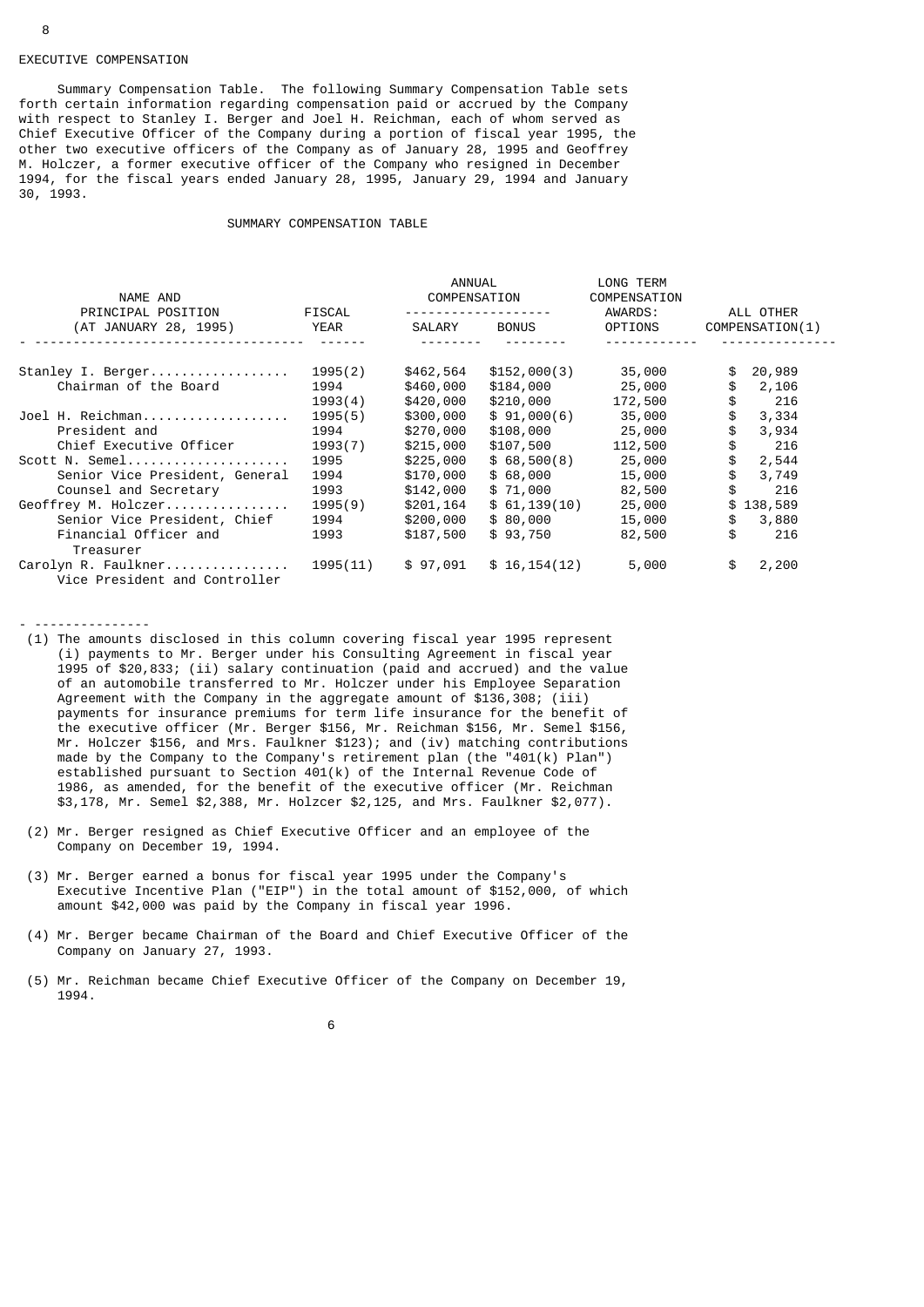- (6) Mr. Reichman earned a bonus for fiscal year 1995 under the EIP in the total amount of \$91,000, of which amount  $$25,000$  was paid by the Company in fiscal year 1996.
- (7) Mr. Reichman became President and Chief Operating Officer of the Company on January 27, 1993.
- (8) Mr. Semel earned a bonus for fiscal year 1995 under the EIP in the total amount of \$68,500, of which amount \$19,000 was paid by the Company in fiscal year 1996.
- (9) Mr. Holczer resigned as an officer and employee of the Company in December 1994. 122,500 of Mr. Holczer's options that remained unexercised thirty days following his resignation as an officer and employee of the Company terminated thirty days following such resignation.
- (10) Mr. Holczer earned a bonus for fiscal year 1995 in the amount of \$61,139, all of which will be paid by the Company in fiscal year 1996.
- (11) Mrs. Faulkner became a Vice President of the Company in March 1994.
- (12) Mrs. Faulkner earned a bonus for fiscal year 1995 in the amount of \$16,154, all of which was paid by the Company in fiscal year 1996.

 Option Grants Table. The following Option Grants Table sets forth certain information as of January 28, 1995 regarding stock options granted during the fiscal year ended January 28, 1995 by the Company to the current executive officers and a former executive officer named in the Summary Compensation Table:

# OPTION GRANTS IN LAST FISCAL YEAR

|                                                                                                       |                                                 | INDIVIDUAL GRANTS                                         |                                                    |                                                          | REALIZABLE<br>VALUE AT ASSUMED                               | ANNUAL RATES OF                                              |
|-------------------------------------------------------------------------------------------------------|-------------------------------------------------|-----------------------------------------------------------|----------------------------------------------------|----------------------------------------------------------|--------------------------------------------------------------|--------------------------------------------------------------|
|                                                                                                       | NUMBER OF OPTIONS<br><b>GRANTED TO PURCHASE</b> | PERCENT OF<br>TOTAL OPTIONS<br>GRANTED TO<br>EMPLOYEES IN | <b>EXERCISE</b><br>PRICE PER<br><b>SHARE</b>       | EXPIRATION                                               | PRICE APPRECIATION<br>OPTION TERM(4)                         | <b>STOCK</b><br><b>FOR</b>                                   |
| <b>NAME</b>                                                                                           | COMMON STOCK(1)                                 | FISCAL YEAR(2)                                            | (S/SH)                                             | DATE(3)                                                  | 5%                                                           | 10%                                                          |
| Stanley I. Berger<br>Joel H. Reichman<br>Scott N. Semel<br>Geoffrey M. Holczer<br>Carolyn R. Faulkner | 35,000<br>35,000<br>25,000<br>25,000<br>5,000   | 11.1%<br>11.1%<br>7.9%<br>7.9%<br>1.6%                    | \$15.25<br>\$15.25<br>\$15.25<br>\$15.25<br>\$9.00 | 04/04/04<br>04/04/04<br>04/04/04<br>04/04/04<br>07/01/04 | \$335,673<br>\$335,673<br>\$239,767<br>\$239,767<br>\$28,001 | \$850,661<br>\$850,661<br>\$607,615<br>\$607,615<br>\$71,719 |

POTENTIAL

- ---------------

- (1) Options were granted to Messrs. Berger, Reichman, Semel and Holczer under the 1992 Stock Incentive Plan and become exercisable in three equal annual installments commencing twelve months following the date of grant. Options were granted to Mrs. Faulkner under the 1992 Stock Incentive Plan and become exercisable in five equal installments commencing twelve months following the date of grant.
- (2) Options covering 316,500 shares of Common Stock were granted to employees of the Company during fiscal year 1995.
- (3) All options described above expire ten years following the date of grant.
- (4) Amounts represent hypothetical gains that could be achieved for the respective options if exercised at the end of the option term. These gains are based upon assumed rates of share price appreciation set by the Securities and Exchange Commission (the "Commission") of five percent and ten percent compounded annually from the date the respective options were granted. Actual gains, if any, are dependent on the performance of shares of Common Stock. There can be no assurance that the amounts shown will be realized.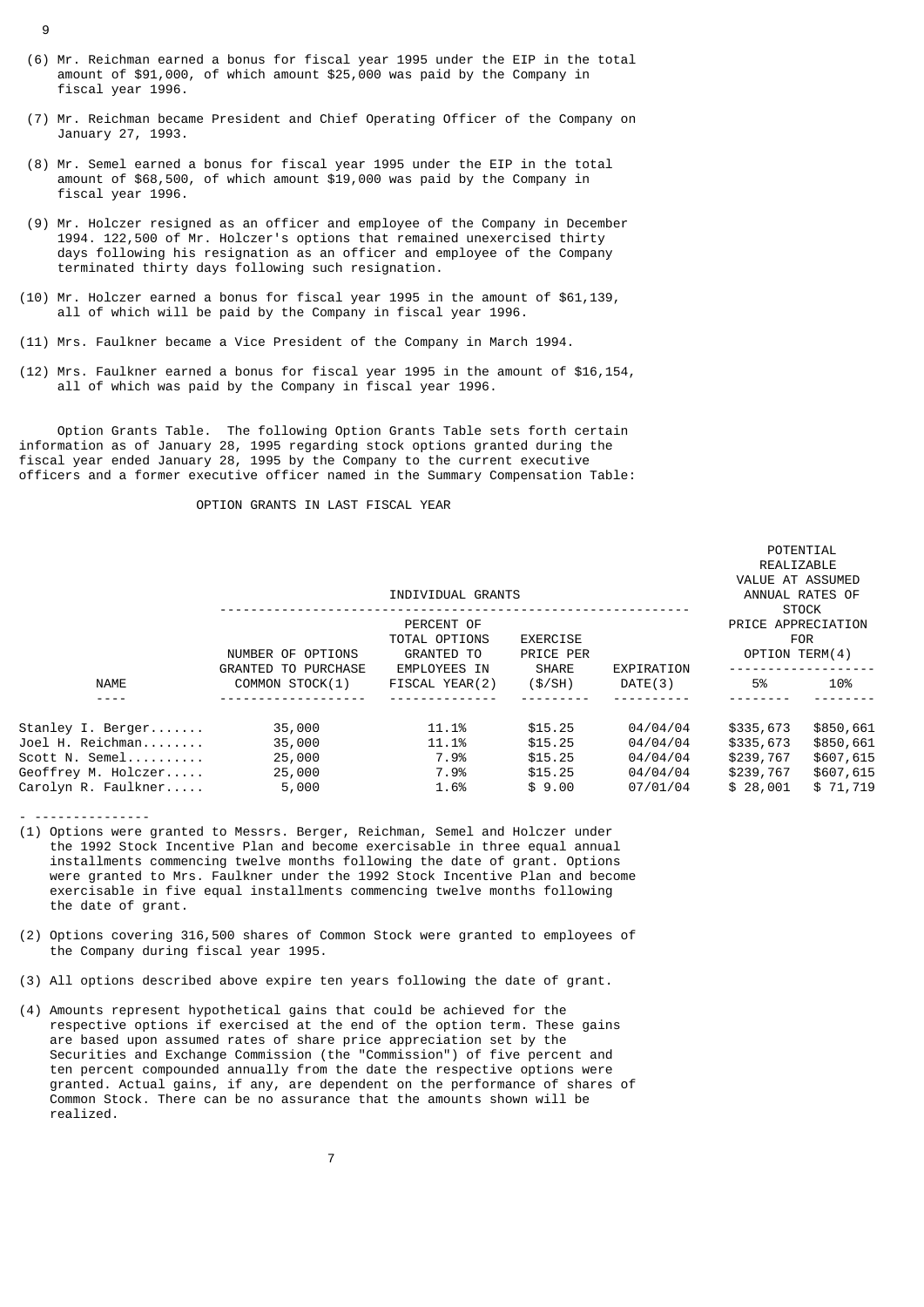Fiscal Year-End Option Table. The following Fiscal Year-End Option Table sets forth certain information regarding stock options exercised during the fiscal year ended January 28, 1995 and stock options held as of January 28, 1995 by the current executive officers and a former executive officer named in the Summary Compensation Table:

#### AGGREGATED OPTION EXERCISES IN LAST FISCAL YEAR AND FISCAL YEAR-END OPTION VALUES

|                     | <b>SHARES</b>           |                      | NUMBER OF UNEXERCISED<br>VALUE OF UNEXERCISED<br>OPTIONS TO PURCHASE<br>COMMON STOCK AT FISCAL<br>IN-THE-MONEY OPTIONS AT<br>FISCAL YEAR-END(2)<br>YEAR END |               |               |               |  |
|---------------------|-------------------------|----------------------|-------------------------------------------------------------------------------------------------------------------------------------------------------------|---------------|---------------|---------------|--|
| <b>NAME</b>         | ACOUIRED ON<br>EXERCISE | VALUE<br>REALIZED(1) | EXERCISABLE                                                                                                                                                 | UNEXERCISABLE | EXERCISABLE   | UNEXERCISABLE |  |
|                     |                         |                      |                                                                                                                                                             |               |               |               |  |
| Stanley I. Berger   |                         |                      | 123,333                                                                                                                                                     | 109,167       | -0-           | $$ -0 -$      |  |
| Joel H. Reichman    | $\sim$ $\sim$           | $\sim$ $\sim$        | 105,831                                                                                                                                                     | 89,167        | \$127,114     | $$ -0 -$      |  |
| Scott N. Semel      | $\sim$ $\sim$           | $\sim$ $\sim$        | 93,748                                                                                                                                                      | 62,500        | \$193,375     | $$ -0 -$      |  |
| Geoffrey M. Holczer | 48,750                  | \$260,943            | $ -$                                                                                                                                                        | $- -$         | $\frac{1}{2}$ | $s -$         |  |
| Carolyn R. Faulkner | $\sim$ $-$              | $\sim$ $\sim$        | 1,200                                                                                                                                                       | 9,800         | \$<br>-0-     | $$ -0 -$      |  |
|                     |                         |                      |                                                                                                                                                             |               |               |               |  |

- ---------------

- (1) Value Realized means the difference between the option exercise price and the market value, as of the date of exercise, of the shares of Common Stock acquired upon exercise.
- (2) Value is based on the last sale price of Common Stock (\$7.75 per share) on Friday, January 27, 1995, as reported by the NASDAQ National Market System, less the applicable option exercise price.

#### COMPENSATION COMMITTEE REPORT

 Decisions concerning the compensation of the Company's executive officers generally are made by the two-member Compensation Committee of the Company's Board of Directors. Each member of the Compensation Committee is a non-employee director of the Company. The Compensation Committee must make all decisions concerning stock-based compensation awards in order to qualify the stock-based plans for exemption under Rule 16b-3 promulgated under the Securities Exchange Act of 1934, as amended (the "Exchange Act"). The following Report summarizes the Company's executive officer compensation practices and policies for fiscal year 1995.

## COMPENSATION POLICIES

 The Company's compensation policies are designed to link executive officer compensation to the annual and long term performance of the Company and to provide industry-competitive compensation for such officers. The compensation mix reflects a balance of annual cash payments, consisting of annual base salary payments and annual incentive bonus payments, and long term stock-based incentives in the form of stock options. Annual incentive cash bonuses are earned by eligible executive officers under the Company's EIP based upon the achievement of measurable corporate performance goals established prior to or in the first fiscal quarter of each fiscal year. However, emphasis in incentive compensation is placed on the more strategic stock-based plans which more closely align the interests of the executive officers with those of the stockholders of the Company and which provide incentives to attract individuals and to motivate and retain executive officers over the long term.

 The Company's executive officer compensation consists of two key elements: (1) an annual component, consisting of base salary and bonus, if any, and (2) a long term component consisting of the grant of stock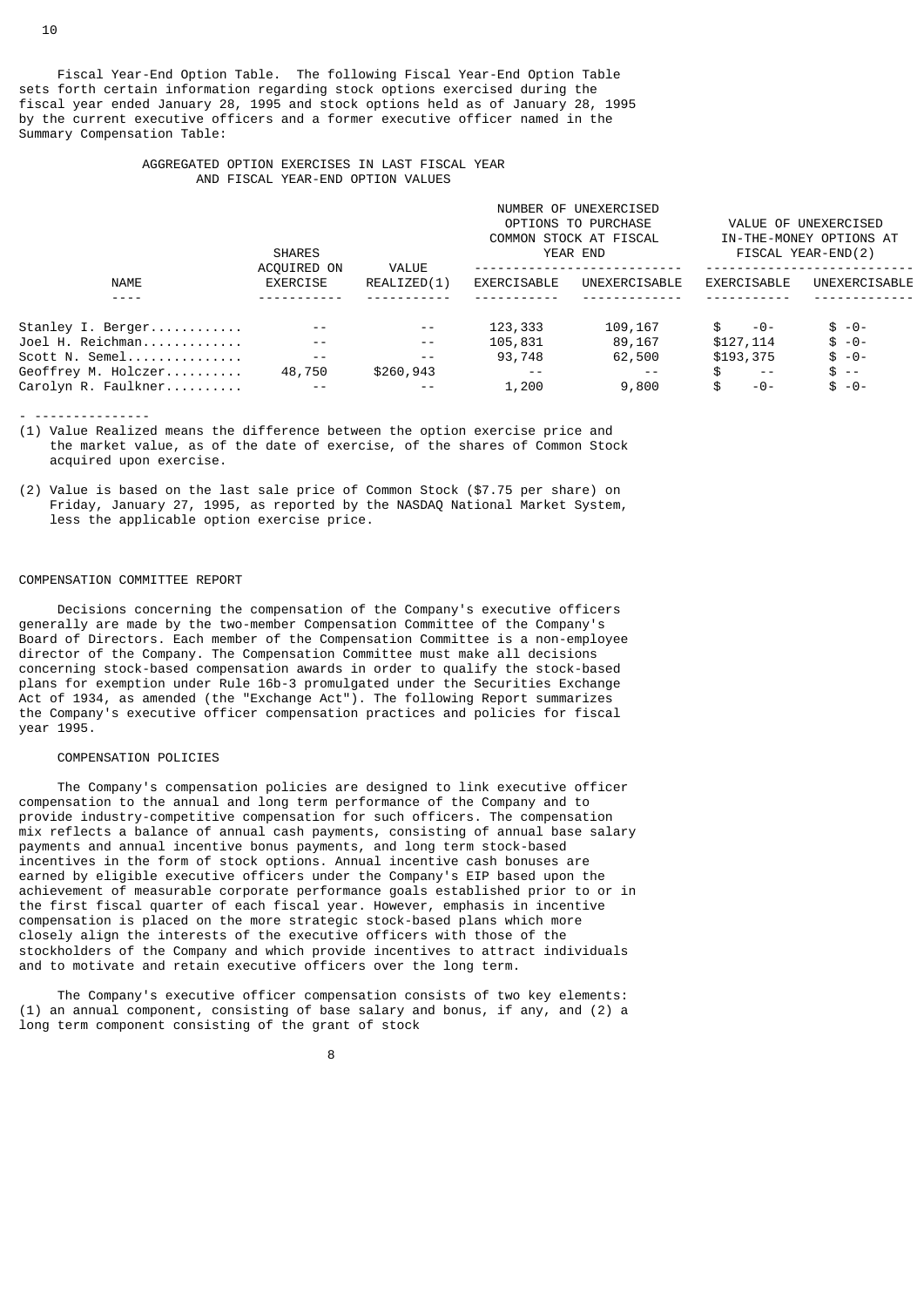options. The policies with respect to each of these elements, as well as the basis for determining the compensation of each of the Company's employees who served as Chief Executive Officer during fiscal year 1995, Stanley I. Berger and Joel H. Reichman, are described below:

(1) Annual Component: Base Salary and Annual Bonus

 Base Salary: Base salaries for executive officers are reviewed and established annually by reviewing the individual performance of the executive officers, evaluating the responsibilities of the position and comparing the executive officers' salaries with those of other comparable executive officers of other companies in the specialty retail apparel chain store industry (the "Industry"). The Compensation Committee defines the Industry as public companies in the specialty retail apparel chain store business with similar sales and market capitalizations. In connection with base salary amounts set for fiscal year 1995, members of the Compensation Committee reviewed two professionally-prepared industry surveys and a survey prepared at the direction of the Compensation Committee to determine the competitive amounts of base salary for the Industry. The Compensation Committee also reviews the individual performance of the executive officers of the Company. Annual base salary adjustments are influenced by the Company's performance in the previous fiscal year, the individual's contribution to that performance and the individual's level of responsibility (which is measured by various factors including, but not limited to, the number of departments and employees for which the executive officer is responsible). Base salary rates for fiscal year 1995 for the individuals who held the position of Chief Executive Officer and the other three most highly compensated executive officers who held such positions in the prior year increased on average by approximately 13.5%, compared to a 14.0% increase for the fiscal year ended January 29, 1994 ("fiscal year 1994").

 Annual Bonus: The concept underlying the EIP is to link compensation to the performance of the Company based on a number of criteria. The Compensation Committee annually determines which executive officers are eligible to participate in the EIP for the following fiscal year. Generally, an executive officer's eligibility is determined based upon an assessment of such officer's individual performance during the previous fiscal year as well as other factors which members of the Compensation Committee may take into account. In fiscal year 1995, the EIP used a base profitability threshold and five quantifiable measurements of corporate performance, each of which is determined without regard to the effect of any non-recurring item of income or expense: growth of revenue, increase in profitability of the Company's comparable stores (i.e., stores open for at least one full fiscal year), achievement of profitability goals for new stores, control of non-store general and administrative expenses, and return on equity. Prior to or in the first fiscal quarter of each fiscal year the Compensation Committee reviews and thereafter establishes the goals for each measure of performance and the weight of each such measure. Under the EIP, if all of the goals are met or exceeded during the fiscal year and the base profitability threshold is met, then the Company's executive officers are entitled to receive the maximum bonus that may be paid, which, for fiscal year 1995, was 50% of the executive officer's base salary for that portion of the fiscal year in which the individual served as an executive officer of the Company. In the event only a portion of the goals are met or exceeded and the EIP's base profitability threshold is met or exceeded, the executive officers are entitled to receive a portion of the maximum bonus. If the base profitability threshold is not met during the fiscal year, the Company's executive officers are not entitled to payment of any bonus under the EIP. Prior to the beginning of fiscal year 1994, the Compensation Committee increased the goals required to be met with respect to certain of the five measurements of corporate performance. During fiscal year 1995, the corporate performance goals of profitability of newer stores, control of expenses and return on equity and the base profitability threshold were exceeded and each of the executive officers participating in the EIP was paid a bonus equal to approximately 30% of the executive officer's base salary pro-rated for that portion of the fiscal year that the individual served as an executive officer of the Company. Mrs. Faulkner's annual bonus was determined under the Company's incentive plan for Vice

9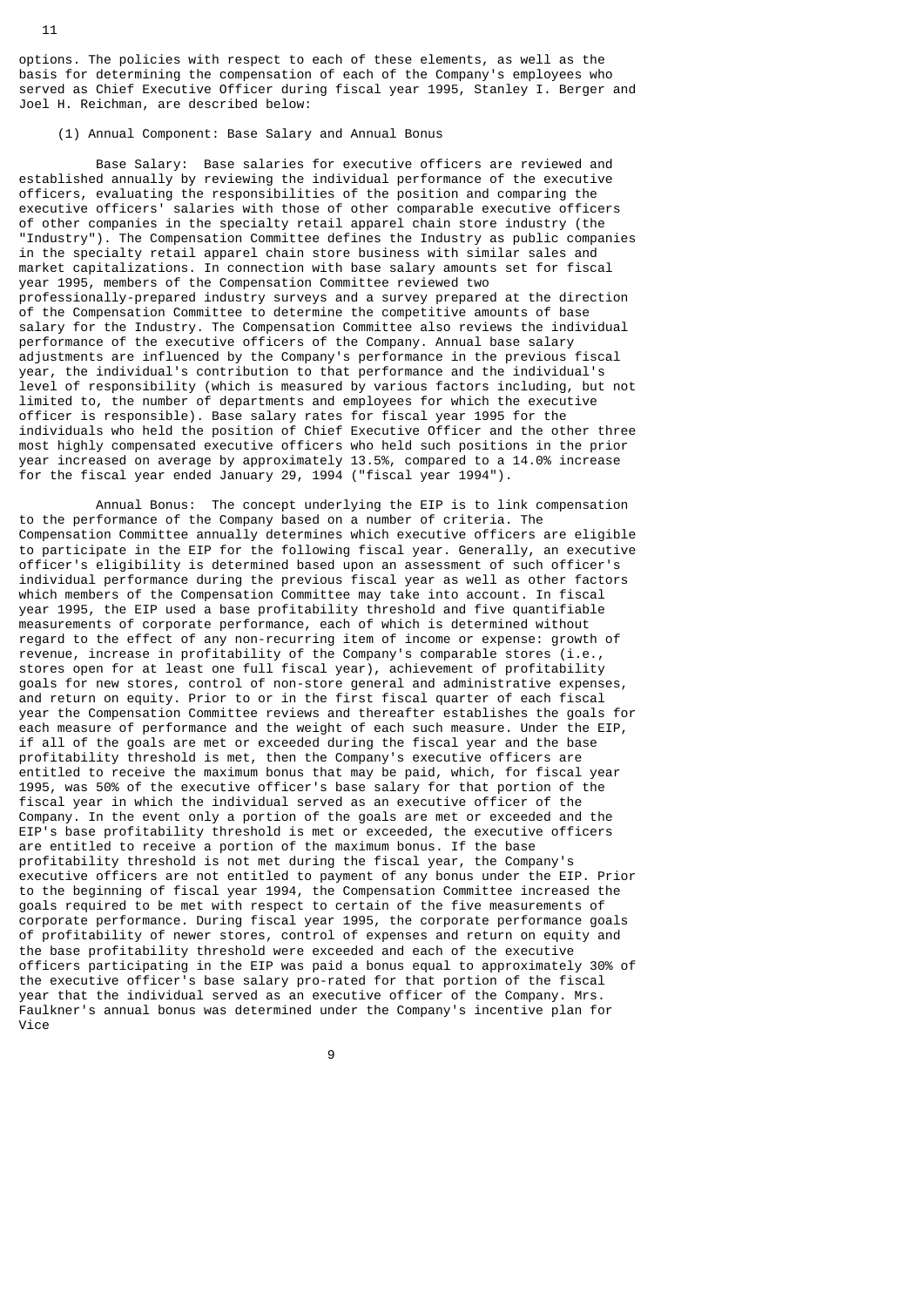Presidents under which corporate performance goals for control of expenses and profitability were achieved and Mrs. Faulkner was paid a bonus equal to approximately 17% of her base salary for fiscal year 1995.

# (2) Long Term Component: Stock Options

 To align executive officers' interests more closely with the interests of the stockholders of the Company, the Company's long term compensation program emphasizes the grant of stock options exercisable for shares of Common Stock. The amount of such awards is determined one or more times each year by the Compensation Committee. Stock options are granted to executive officers in amounts based largely upon the size of stock-based awards of other companies in the Industry for comparable positions. The Compensation Committee may take into account other factors in determining the size of stock option grants including, but not limited to, the need to attract and retain individuals the Compensation Committee perceives to be valuable to the Company. In connection with stock option grants in fiscal year 1995, the members of the Compensation Committee reviewed a survey prepared at the direction of the Compensation Committee in order to determine the competitive amounts of stock option grants for the executive officers. All stock options granted to executive officers in fiscal year 1995 had an exercise price equal to the fair market value of shares of Common Stock on the day of grant. All stock options granted to executive officers of the Company in fiscal year 1995 become exercisable in three equal annual installments commencing twelve months after the date of grant. Stock options generally are exercisable between one and ten years from the date of grant. Such stock options provide incentive for creation of stockholder value over the long term since the full benefit of the compensation package cannot be realized unless an appreciation in the price of Common Stock occurs over a specified number of years.

 In addition to the foregoing, executive officers receive benefits under certain group health and life insurance plans which are generally available to the Company's eligible employees. The executive officers, after one year of service with the Company, are eligible to participate in the 401(k) Plan. Benefits under these plans are not tied directly to corporate performance.

 The Commission requires that this Report comment upon the Compensation Committee's policy with respect to Section 162(m) of the Internal Revenue Code of 1986, as amended, which limits the Company's tax deduction with regard to compensation in excess of \$1 million paid to any executive officers of the Company named in the Summary Compensation Table unless the compensation qualifies as "performance-based compensation." The Compensation Committee's policy with respect to Section 162(m) is to make every reasonable effort to cause compensation to be deductible by the Company while simultaneously providing executive officers of the Company with appropriate rewards for their performance.

(3) Chief Executive Officer Compensation

(a) Mr. Berger's Compensation

 Stanley I. Berger became Chief Executive Officer and Chairman of the Board of the Company on January 27, 1993 pursuant to the Company's management succession program. Mr. Berger served as the Company's Chairman of the Board and Chief Executive Officer during all of fiscal year 1994 and until December 19, 1994. The following discussion sets forth the bases for Mr. Berger's compensation during fiscal year 1995 and the relationship between his compensation and the performance of the Company. Mr. Berger was responsible for the day to day operations of the Company with particular attention paid to its merchandising policies and practices.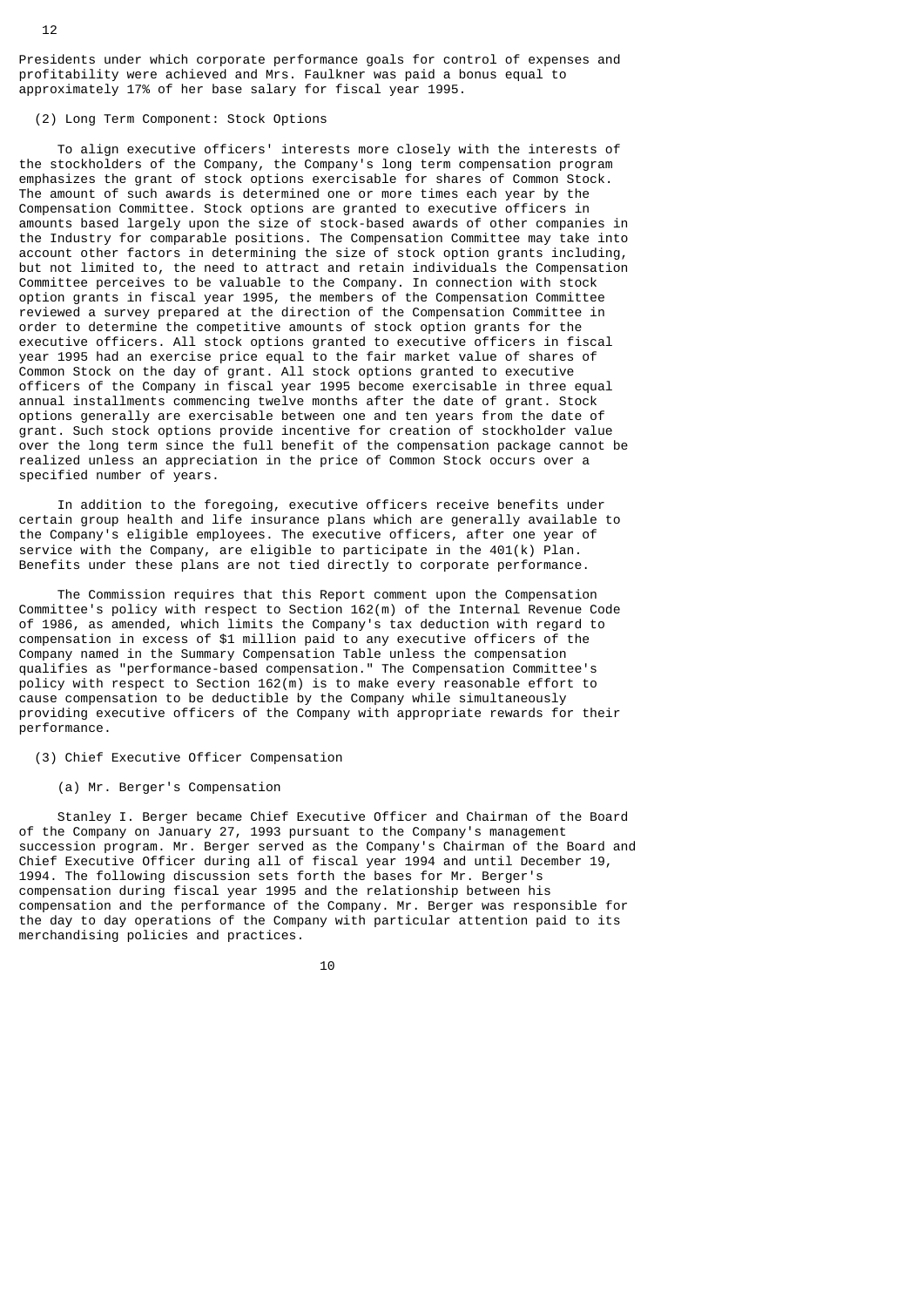#### Annual Base Salary

 Mr. Berger's rate of base salary for fiscal year 1995 was set during the first fiscal quarter of the fiscal year. At that time the Company was reporting record sales and, but for a non-recurring \$15 million pre-tax restructuring charge related to the closing of a group of the Company's Designs stores, would have reported record earnings for fiscal year 1994. During fiscal year 1994, the Company reported an 18% increase in sales and a 10% increase in earnings per share compared to the prior fiscal year. In light of the Company's performance during fiscal year 1994 and in order to align Mr. Berger's base salary with the base salaries of other chief executive officers in the Industry, the Compensation Committee increased Mr. Berger's annual rate of base salary by approximately 8.7%.

## Annual Bonus

 For fiscal year 1995, the Company reported record sales of \$265.9 million, which was approximately \$25 million (or 10%) more revenue than the Company earned in fiscal year 1994. Gross profit increased \$8.9 million and net income was at a record level (after taking into account \$3.2 million of income related to the Company's restructuring program). These results were achieved despite a decrease in comparable store sales principally due to the impact of a difficult retail environment, a decrease in available goods for the Company's Outlet stores, a trucking strike in the first quarter of fiscal year 1995, reduced Canadian tourism resulting from an unfavorable exchange rate and competitive pressure on the Company's mall-based Designs stores from other retailers. Mr. Berger, like the other executive officers of the Company eligible to participate in the EIP, received a bonus equal to approximately 30% of his base salary.

# Stock Options

 In light of the Company's performance in fiscal year 1994 and Mr. Berger's contribution to that performance and in furtherance of the Compensation Committee's policy of more closely aligning the executive officers' interests with those of the stockholders, in the first quarter of fiscal year 1995, the Compensation Committee granted Mr. Berger stock options covering 35,000 shares of Common Stock. Based on the surveys reviewed by the Compensation Committee, the Committee believes this option grant is consistent with practices in comparable companies in the Industry for their chief executive officers.

# (b) Mr. Reichman's Compensation

 Mr. Reichman became Chief Executive Officer of the Company on December 19, 1994 pursuant to the Company's management succession program. Mr. Reichman's base salary for fiscal year 1995 was established, and he was granted stock options for fiscal year 1995, while he was President and Chief Operating Officer of the Company. During fiscal year 1995, until he became Chief Executive Officer, Mr. Reichman was directly responsible for store operations, store construction and real estate, marketing, and technology and information systems. Mr. Reichman, after being elected Chief Executive Officer, became directly responsible for merchandising planning and visual merchandising.

 Mr. Reichman's compensation for fiscal 1995 reflects his contribution to the Company's continued expansion, its record revenues, its gross profit and net income results and the survey information received by the Committee concerning compensation of other comparable executives in the Industry. In establishing Mr. Reichman's compensation, the Committee also considered its expectation that Mr. Reichman would succeed to the office of Chief Executive Officer prior to the beginning of fiscal year 1996 under the Company's management succession program. Accordingly, Mr. Reichman's annual base salary for fiscal year 1995 was increased 11%. To provide him additional long term incentive to create stockholder value and after review of his position in the Company and its equity incentive plans, the Compensation Committee granted Mr. Reichman options covering 35,000 shares of Common Stock. Mr. Reichman's annual bonus was earned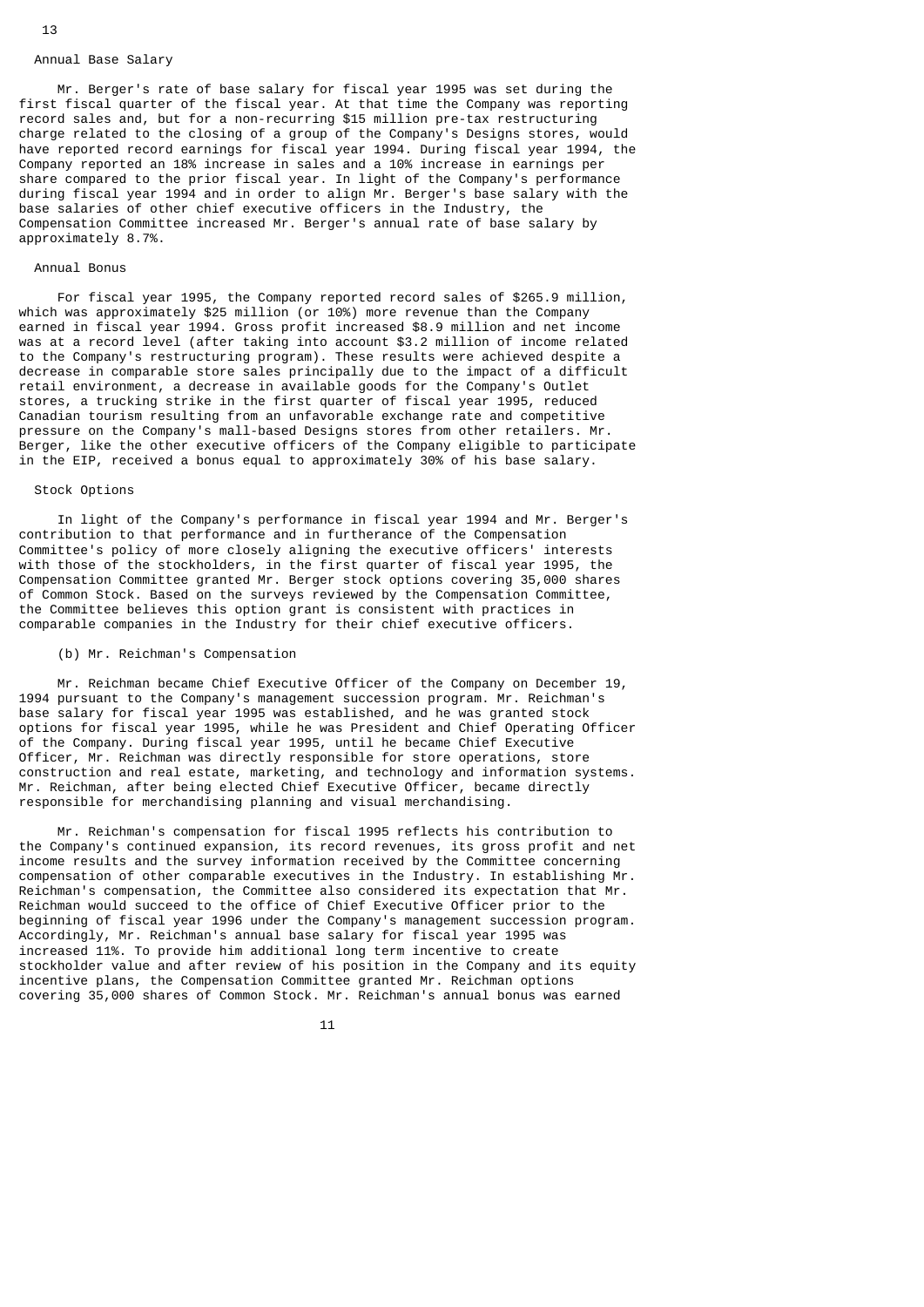under the EIP and reflects satisfaction of three of the corporate performance goals established by the Committee under the EIP as described above.

 Despite a difficult retail environment, the Company reported record sales and earnings in fiscal year 1995. The Company successfully opened four new Original Levi's(R) Stores, fifteen new Levi's(R) Outlet by Designs stores, and one new Designs store, remodeled seventeen other stores, successfully completed the Company's store closing program and entered into a joint venture between subsidiaries of the Company and Levi's Only Stores, Inc., a subsidiary of Levi Strauss & Co. Although the performance of the Company's Common Stock during fiscal year 1995 was disappointing, the Compensation Committee is satisfied that the contribution of Messrs. Berger and Reichman to the Company's operating performance in fiscal year 1995 warranted their compensation for that year.

> THE COMPENSATION COMMITTEE James G. Groninger Bernard M. Manuel

 Peter L. Thigpen was elected to the Compensation Committee on May 1, 1995 and did not participate in the Committee's compensation deliberations described in the foregoing Report or in the preparation of the Report.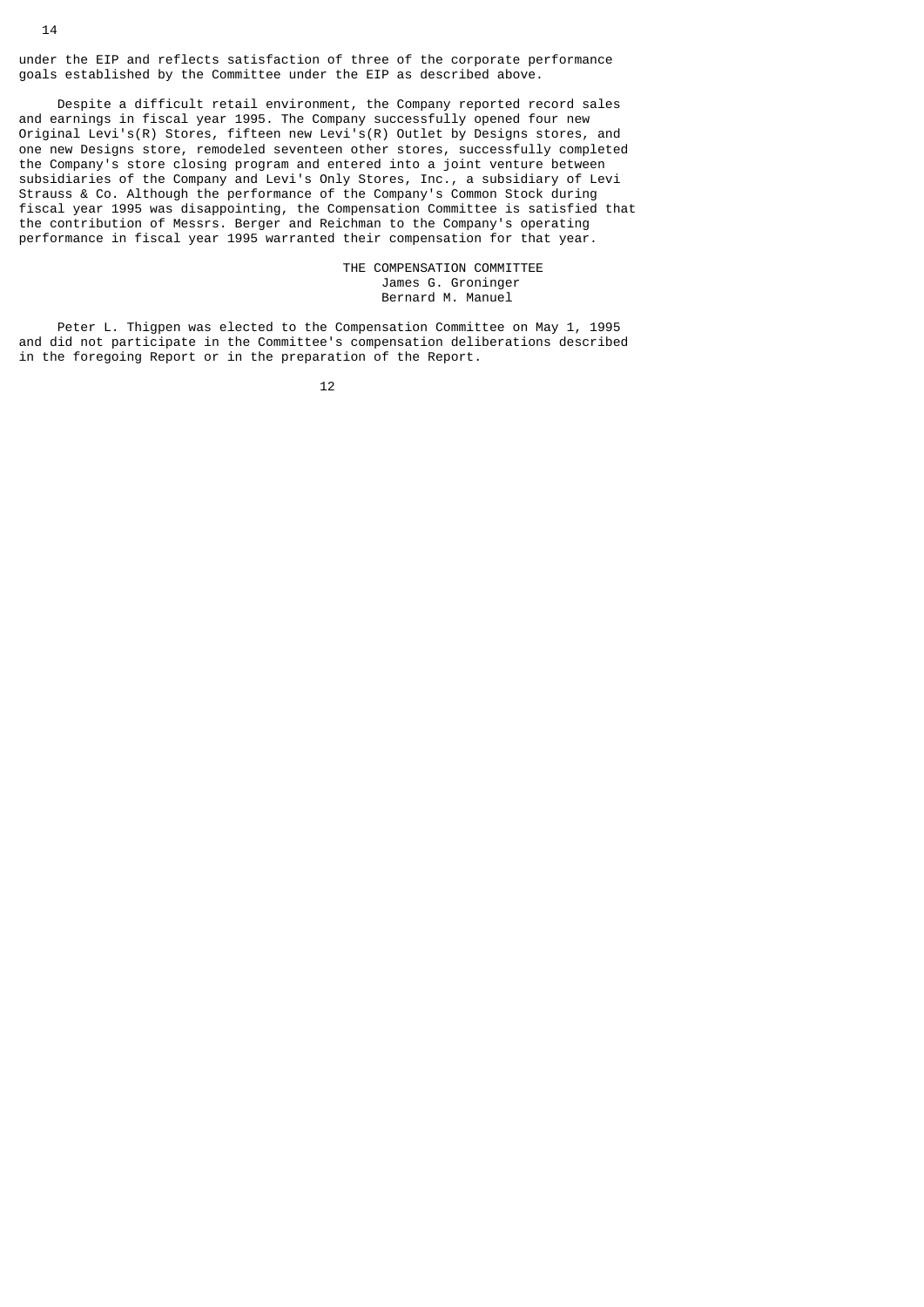# PERFORMANCE GRAPH

 The following Performance Graph compares the performance of the Company's cumulative stockholder return with that of a broad market index (Standard & Poor's 400 Industrial Index) and a published industry index (the Standard & Poor's Retail Specialty Index) for each of the most recent five years ended January 31. The cumulative stockholder return for shares of Common Stock and each of the indices is calculated assuming that \$100 was invested on January 31, 1990. The Company paid no cash dividends during the periods shown. The performance of the indices is shown on a total return (dividends reinvested) basis. The graph lines merely connect January 31 of each year and do not reflect fluctuations between those dates.

#### COMPARISON OF FIVE-YEAR CUMULATIVE RETURN

| DESIGNS, INC. | S&P INDUS-<br>TRIALS INDEX | <b>S&amp;P RETAIL</b><br>(SPECIALTY)<br>INDEX |
|---------------|----------------------------|-----------------------------------------------|
| 100           | 100                        | 100                                           |
| 207.40        | 110.81                     | 114.90                                        |
| 492.60        | 136.02                     | 155.20                                        |
| 1266.67       | 146.20                     | 204.05                                        |
| 850.00        | 164.40                     | 199.47                                        |
| 491.67        | 167.26                     | 198.26                                        |
|               |                            |                                               |

 The model and other data used above were prepared by Standard & Poor's Compustat Services, a division of McGraw-Hill, Inc.

13 and 13 and 13 and 13 and 13 and 13 and 13 and 13 and 13 and 13 and 13 and 13 and 13 and 13 and 13 and 13 an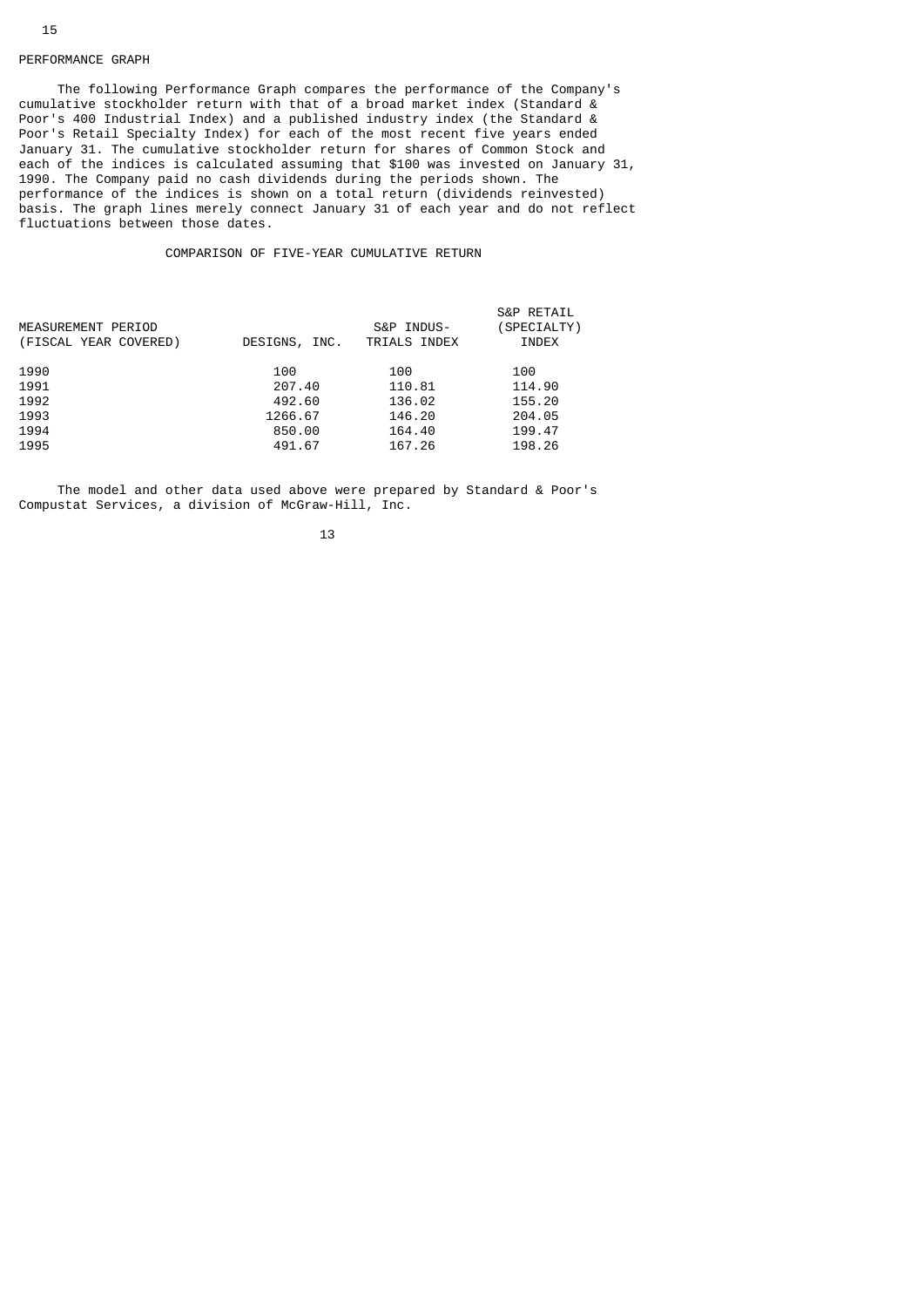# 401(K) PLAN

 On January 27, 1993, the Board of Directors adopted the 401(k) Plan. All eligible employees of the Company are entitled to participate in such Plan. The 401(k) Plan permits each participant to defer up to fifteen percent of such participant's annual salary up to a maximum annual amount (\$9,240 in each of calendar year 1994 and calendar year 1995). The Board of Directors of the Company may determine, from fiscal year to fiscal year, whether and to what extent the Company will contribute to the  $401(k)$  Plan by matching contributions made to such Plan by eligible employees. During fiscal year 1995, the matching contribution by the Company was set at 50% of contributions by eligible employees up to a maximum of six percent of salary.

# EXECUTIVE INCENTIVE PLAN

 The EIP, which was initially adopted by the Board of Directors of the Company during the fiscal year ended January 26, 1991, was updated and re-adopted by the Compensation Committee on April 4, 1994. The EIP is an incentive compensation plan under which executive officers of the Company may be eligible to receive annual cash bonus payments. For a more complete description of the EIP, please refer to the "Compensation Policies" portion of the Compensation Committee Report set forth above.

#### KEY MAN INSURANCE

 The Company has obtained key man life insurance policies in the amounts of \$2,000,000 on the lives of each of Messrs. Berger and Reichman. The Company pays the premium for such policies and is the sole beneficiary thereof.

# LIMITATION OF LIABILITY; INDEMNIFICATION

 The Company's Restated Certificate of Incorporation, as amended (the "Certificate of Incorporation"), provides that no director of the Company shall be personally liable to the Company or to any of its stockholders for monetary damages arising out of such director's breach of fiduciary duty, except to the extent that the elimination or limitation of liability is not permitted by the Delaware General Corporation Law. The Delaware General Corporation Law, as currently in effect, permits charter provisions eliminating the liability of directors for breach of fiduciary duty, except that directors remain liable for (i) any breach of the directors' duty of loyalty to a company or its stockholders, (ii) acts or omissions not in good faith or which involve intentional misconduct or a knowing violation of law, (iii) any payment of a dividend or approval of a stock repurchase that is illegal under Section 174 of the Delaware General Corporation Law, or (iv) any transaction from which the directors derived an improper personal benefit. The effect of this provision of the Certificate of Incorporation is that directors cannot be held liable for monetary damages arising from breaches of their duty of care, unless the breach involves one of the four exceptions described in the preceding sentence. The provision does not prevent stockholders from obtaining injunctive or other equitable relief against directors, nor does it shield directors from liability under federal or state securities laws.

 The Certificate of Incorporation and the By-Laws further provide for indemnification of the Company's directors and officers to the fullest extent permitted by Section 145 of the Delaware General Corporation Law, including circumstances in which indemnification is otherwise discretionary.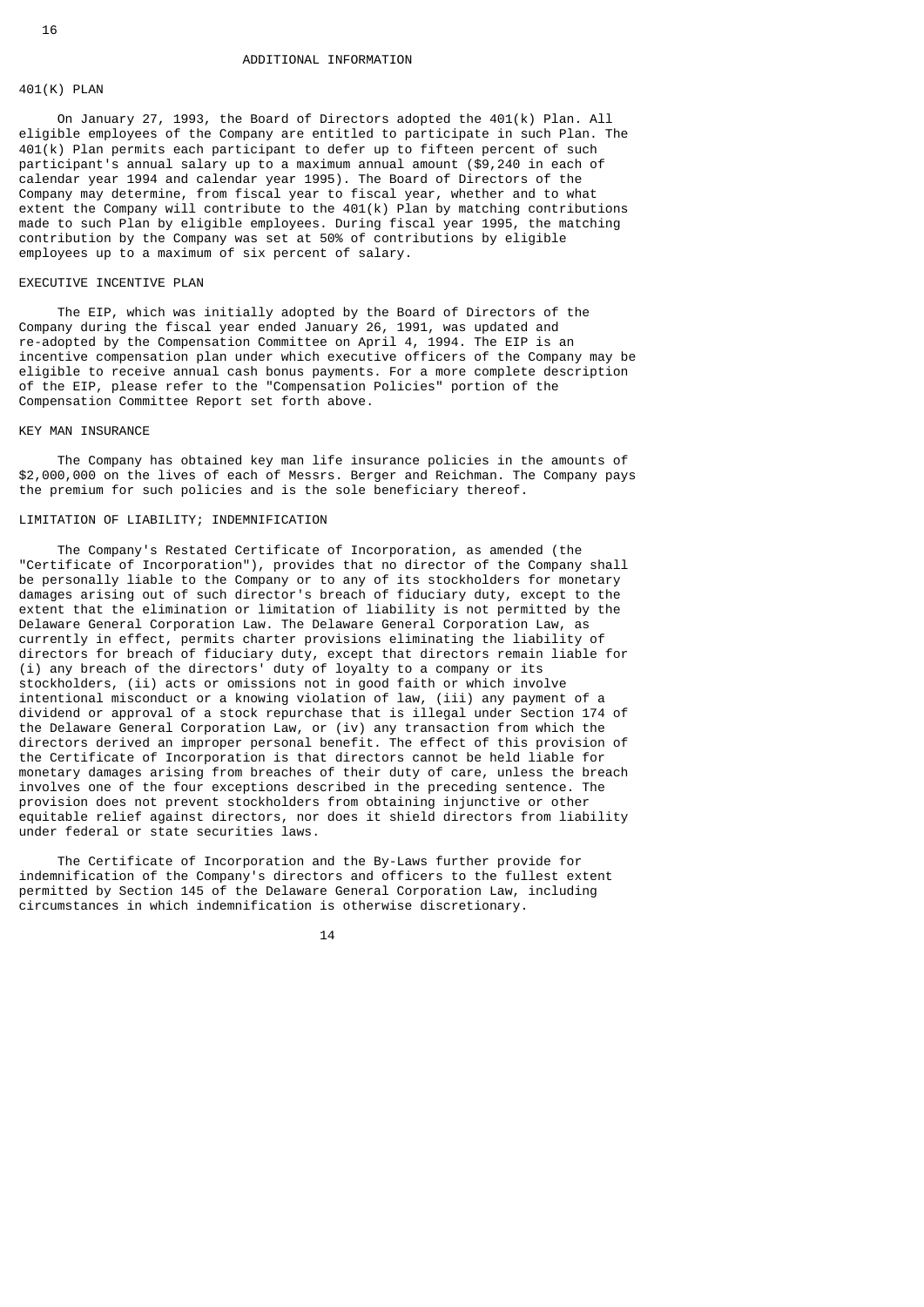#### CERTAIN RELATIONSHIPS AND RELATED TRANSACTIONS

 The Company leases its headquarters in Chestnut Hill, Massachusetts from Durban Trust, a nominee trust of which the sole beneficiary is a partnership affiliated with Stanley I. Berger, the Chairman of the Board and a director of the Company, and the estate of Calvin Margolis, a former executive officer and director of the Company. The general partner of the beneficiary is a corporation controlled by Mr. Berger and the estate of Mr. Margolis and the only limited partners of the beneficiary are Mr. Berger and the estate of Mr. Margolis. Total rent paid to Durban Trust in fiscal year 1995 was approximately \$491,000. The Company believes that the lease arrangements between the Company and Durban Trust are on terms at least as favorable to the Company as it would have expected to receive from a landlord unrelated to the Company, Mr. Berger or the estate of Mr. Margolis for office facilities of equal quality. The lease expires in April 1996.

 The Company has entered into a Consulting Agreement with Mr. Berger dated as of December 21, 1994 in which he has agreed for a period of three years to provide an average of four days per week of consulting services to the Company. As compensation for such services, among other things, the Company has agreed to pay Mr. Berger at the rate of \$250,000 per annum and to provide him and his spouse health benefits during and after the term of the Agreement. In the event of the death of Mr. Berger during the term of the Agreement, the Company will continue to make such payments to his spouse for the balance of the term. Under the Agreement, the Company also agreed that during the term of the Agreement it would make available to Mr. Berger an automobile for use in connection with his work for the Company and would reimburse him for the expenses of operation of the automobile and that it would transfer title to the automobile to Mr. Berger, without charge to him, promptly after expiration of the term of the Agreement.

 In connection with Mr. Holczer's resignation in December 1994, he entered into an Employee Separation Agreement with the Company. In the Agreement, the Company agreed, among other things, to continue his base salary for six months, to pay him his bonus for fiscal year 1995 calculated in accordance with the EIP, to continue his health care benefits for the salary continuation period plus three months and to transfer title to an automobile to Mr. Holczer, without charge to him, which he used in connection with his work for the Company.

 James G. Groninger, a director of the Company, was a Managing Director of PaineWebber Incorporated until December 31, 1994. During fiscal year 1995, the Company paid brokerage commissions to PaineWebber Incorporated in connection with the Company's stock repurchase program. Mr. Groninger is currently founder, president and principal stockholder of The Bay South Company, an investment banking firm. The Company has engaged the Bay South Company to advise the Company in connection with the development of its Shareholder Rights Plan and has agreed to pay The Bay South Company a fee of \$25,000 for such services.

 Bernard M. Manuel, a director of the Company, is the Chairman of the Board, Chief Executive Officer and a stockholder of Cygne Designs, Inc. In connection with the Company's testing of its private label concept in certain of its stores, a subsidiary of Cygne Designs, Inc. sold the Company private label products for which it paid \$121,000 in fiscal year 1995.

# BOARD OF DIRECTORS AND COMMITTEE MEETINGS

 The Board of Directors met five times during fiscal year 1995. Messrs. Berger, Reichman, Groninger, Manuel and Shapiro attended all meetings of the Board. Mr. Thigpen attended four of the meetings of the Board. Mr. Thigpen was first elected to the Board of Directors during fiscal year 1995 on March 21, 1994.

 The Board of Directors has an Audit Committee consisting of Messrs. Groninger and Shapiro and a Compensation Committee consisting of Messrs. Groninger, Manuel and Thigpen. The Board of Directors also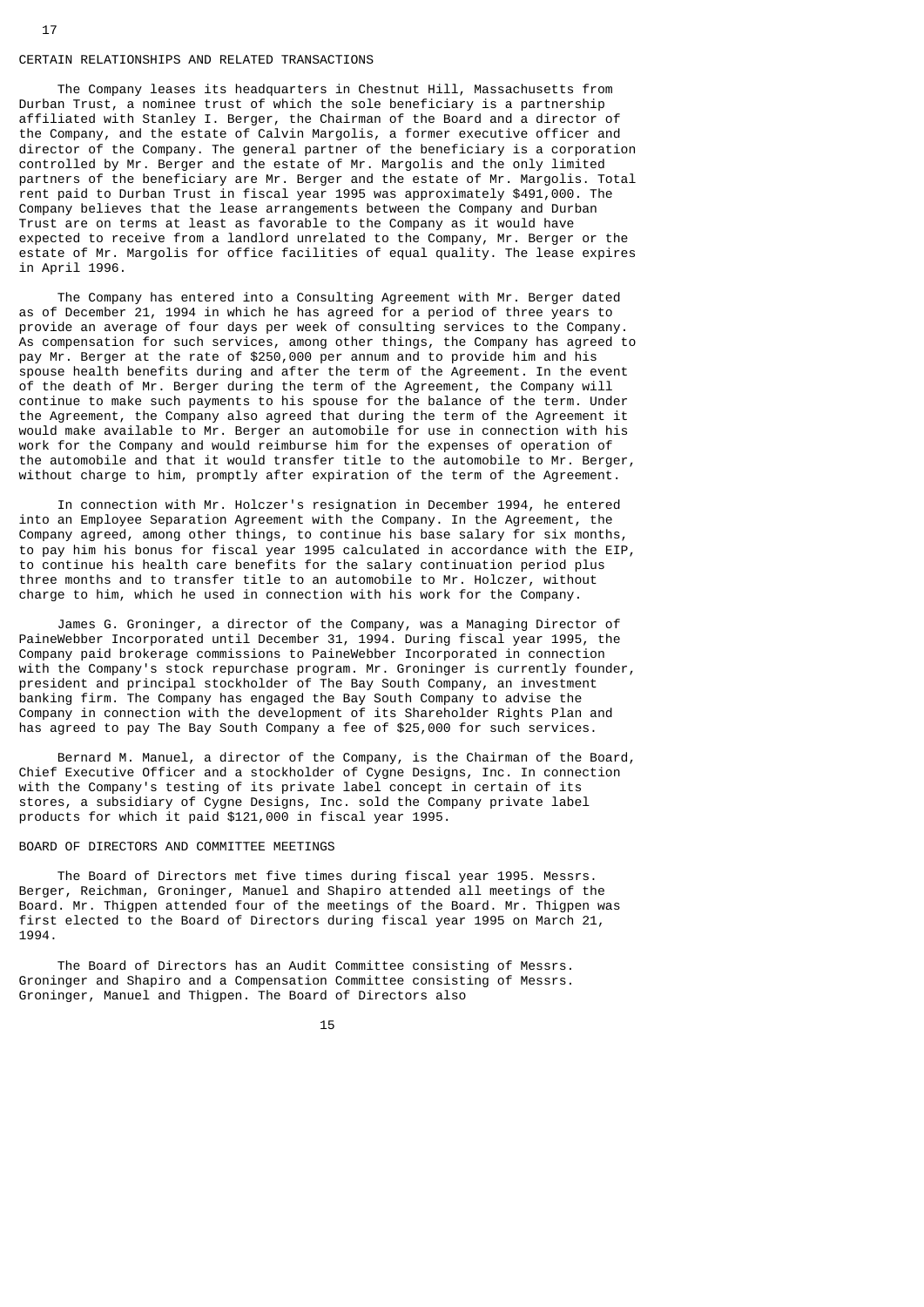has a Management Succession Committee and a Nominating Committee, both of which consist of Messrs. Groninger, Manuel, Shapiro and Thigpen.

 The Audit Committee meets periodically with management and the Company's independent public accountants to review matters relating to the Company's financial reporting, the adequacy of internal accounting controls and the scope and results of audit work. The Audit Committee met two times during fiscal year 1995 and both members attended each meeting.

 The Compensation Committee meets periodically to review executive and employee compensation and benefits (including stock-based compensation awards under the 1992 Stock Incentive Plan), supervise benefit plans and make recommendations regarding them to the Board of Directors. The Compensation Committee met one time in fiscal year 1995, and Messrs. Groninger and Manuel attended the meeting. Mr. Thigpen was elected to the Committee on May 1, 1995.

 The Management Succession Committee is responsible for planning for the succession and promotion of executive officers of the Company. The Management Succession Committee met two times during fiscal year 1995, and all of the members attended each meeting.

 The Nominating Committee is responsible for nominating individuals to serve as directors of the Company. The Nominating Committee met one time during fiscal year 1995, and all of the members attended the meeting. The Nominating Committee will consider the nomination of individuals suggested by stockholders of the Company. Stockholders wishing to nominate an individual for election to the Board of Directors must send a letter to the Secretary of the Company stating the name and qualifications of the proposed nominee. The letter must be received prior to December 1 of the year immediately preceding the year in which the annual meeting is to be held at which the proposed nominee would be considered.

## RELATIONSHIP WITH INDEPENDENT PUBLIC ACCOUNTANTS

 The accounting firm of Coopers & Lybrand L.L.P., which has served as the Company's principal independent public accountants continuously since 1981, was selected by the Board of Directors to continue in that capacity for the fiscal year ending February 3, 1996. Representatives of that firm are expected to be present at the Annual Meeting and will have the opportunity to make a statement if they desire to do so and to respond to appropriate questions.

COMPLIANCE WITH SECTION 16(A) OF THE SECURITIES EXCHANGE ACT OF 1934

 Section 16(a) of the Exchange Act requires the Company's officers and directors, and persons who own more than 10% of a registered class of the Company's equity securities, to file reports of ownership and changes in ownership with the Commission. Officers, directors and greater-than-10% shareholders are required by Commission regulations to furnish the Company with copies of all Section 16(a) forms they file.

 Based solely upon a review of Forms 3 and 4 and amendments thereto furnished to the Company during fiscal year 1995 and Forms 5 and amendments thereto furnished to the Company with respect to fiscal year 1995, or written representations that Form 5 was not required, the Company believes that all Section 16(a) filing requirements applicable to its officers, directors and greater-than-10% shareholders were fulfilled in a timely manner, except that due to an oversight, Mr. Thigpen did not timely report on Form 3 the amount of his beneficial ownership of the Company's Common Stock within 10 days of the date of his election to the Company's Board of Directors. Upon the resignation of Geoffrey M. Holczer as an employee and officer of the Company, Carolyn R. Faulkner assumed the duties of principal financial and accounting officer. Through an oversight, an initial statement of beneficial ownership on Form 3 was not filed for Mrs. Faulkner on or before the tenth day of the month following the month in which Mrs. Faulkner assumed her duties as principal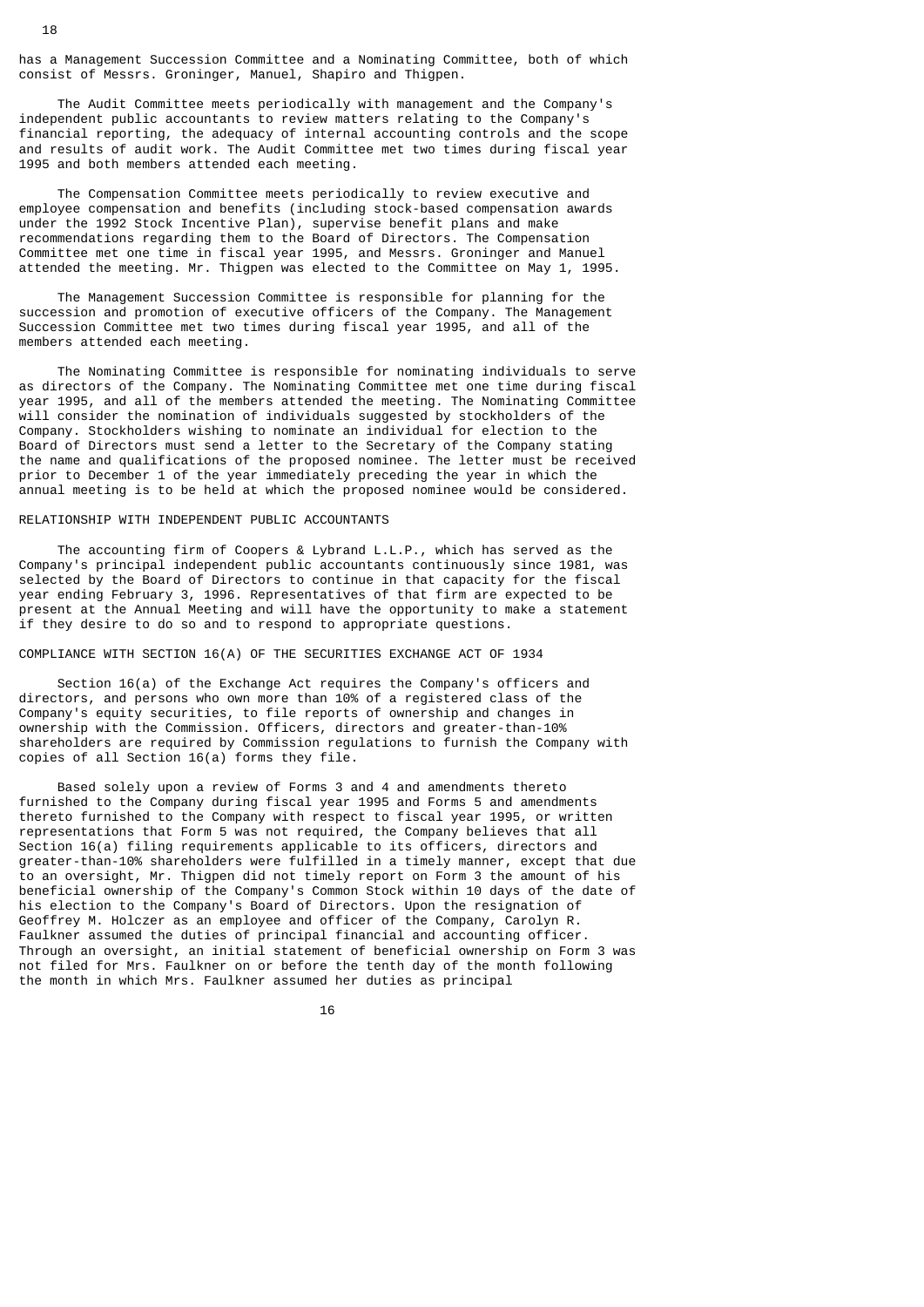financial and accounting officer, nor was a report on Form 5 with respect to information required in such Form 3. After investigating these matters, the Company has concluded that the omissions were inadvertent, and that the failures to file did not give rise to liability under Section 16(b) of the Exchange Act for recapture of short-swing profits.

#### SHARES ENTITLED TO VOTE

 At the close of business on April 18, 1995, the record date for the Annual Meeting, the Company's outstanding voting securities consisted of 15,751,085 shares of Common Stock. Each share is entitled to one vote at the Annual Meeting.

#### **SOLICITATION**

 The Company will bear the cost of solicitation of proxies. In addition to the use of the mails, proxies may be solicited by certain officers, directors and regular employees of the Company without extra compensation, by telephone, telegraph or personal interview. Georgeson & Company Inc. has been retained by the Company for a fee not to exceed \$10,000 to aid in solicitation of proxies.

#### STOCKHOLDER PROPOSALS

 Stockholder proposals for inclusion in the proxy materials related to the 1996 Annual Meeting of Stockholders or special meeting in lieu thereof must be received by the Company at its Executive Offices no later than January 12, 1996.

#### OTHER MATTERS

 As of this date, management knows of no business which may properly come before the Annual Meeting other than that stated in the Notice of Annual Meeting. Should any other business arise, proxies given in the accompanying form will be voted in accordance with the discretion of the person or persons voting them. The Annual Report for fiscal year 1995 is being delivered to stockholders with this Proxy Statement, but is not incorporated herein and is not to be deemed a part hereof.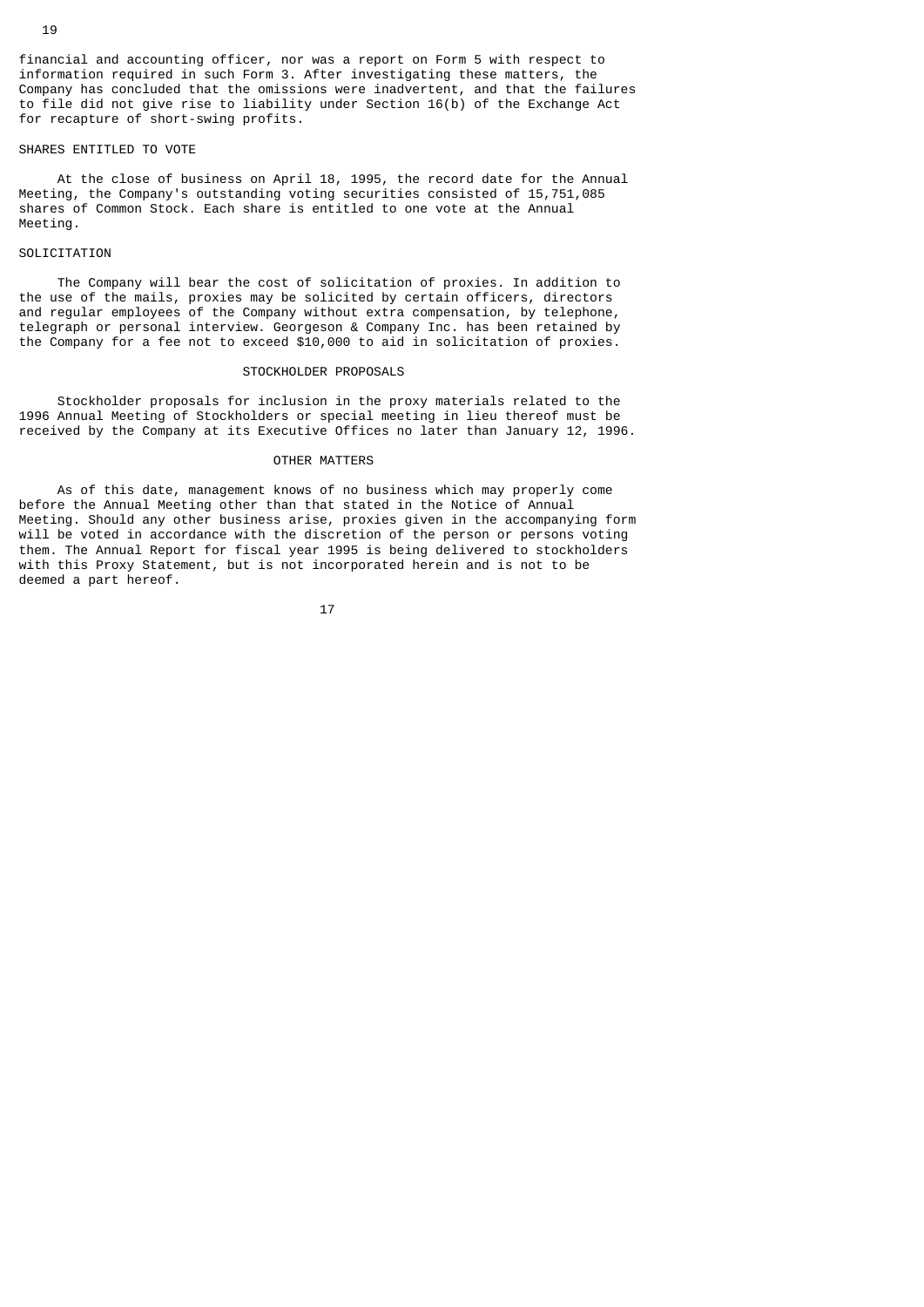DESIGNS, INC. NOTICE OF 1995 ANNUAL MEETING OF STOCKHOLDERS AND PROXY STATEMENT

 TUESDAY, JUNE 13, 1995  $8:30 \text{ A.M.}$ 

[LOGO]

 HYATT REGENCY CAMBRIDGE 575 MEMORIAL DRIVE CAMBRIDGE, MASSACHUSETTS 02139

> PLEASE SIGN YOUR PROXY AND RETURN IT IN THE ENCLOSED POSTAGE-PAID ENVELOPE SO THAT YOU MAY BE REPRESENTED AT THE ANNUAL MEETING.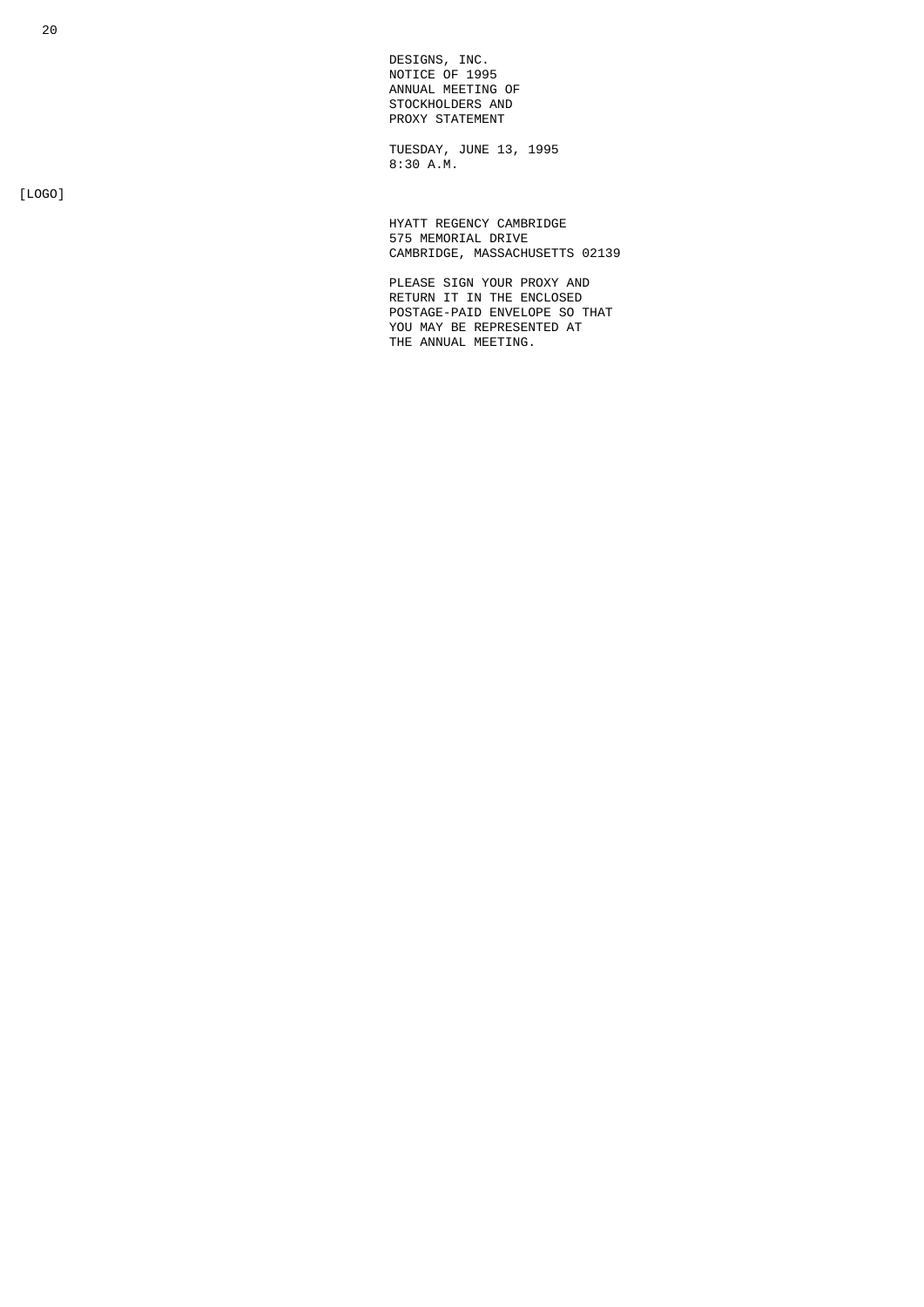# 1244 BOYLSTON STREET, CHESTNUT HILL, MASSACHUSETTS 02167

 THIS PROXY IS SOLICITED ON BEHALF OF THE BOARD OF DIRECTORS FOR THE ANNUAL MEETING OF STOCKHOLDERS TO BE HELD ON JUNE 13, 1995.

 The undersigned stockholder of Designs, Inc., hereby appoints Stanley I. Berger and Joel H. Reichman, and each of them, proxies, with full power of substitution to each and to each substitute appointed pursuant to such power, to vote all shares of Common Stock of the Company which the undersigned would be entitled to vote if personally present at the Annual Meeting of Stockholders of the Company to be held on Tuesday, June 13, 1995, at the Hyatt Regency Cambridge, 575 Memorial Drive, Cambridge, Massachusetts, and at any adjournment thereof, with all powers the undersigned would possess if personally present, as set forth on the reverse hereof, upon the matters set forth thereon and more fully described in the Notice and Proxy Statement for such Annual Meeting, and, in their discretion, upon all such other matters as may properly come before the Annual Meeting. The undersigned hereby revokes all proxies, if any, hitherto given by the undersigned to others for such Annual Meeting.

(CONTINUED AND TO BE DATED AND SIGNED ON REVERSE SIDE)

/ SEE REVERSE SIDE /